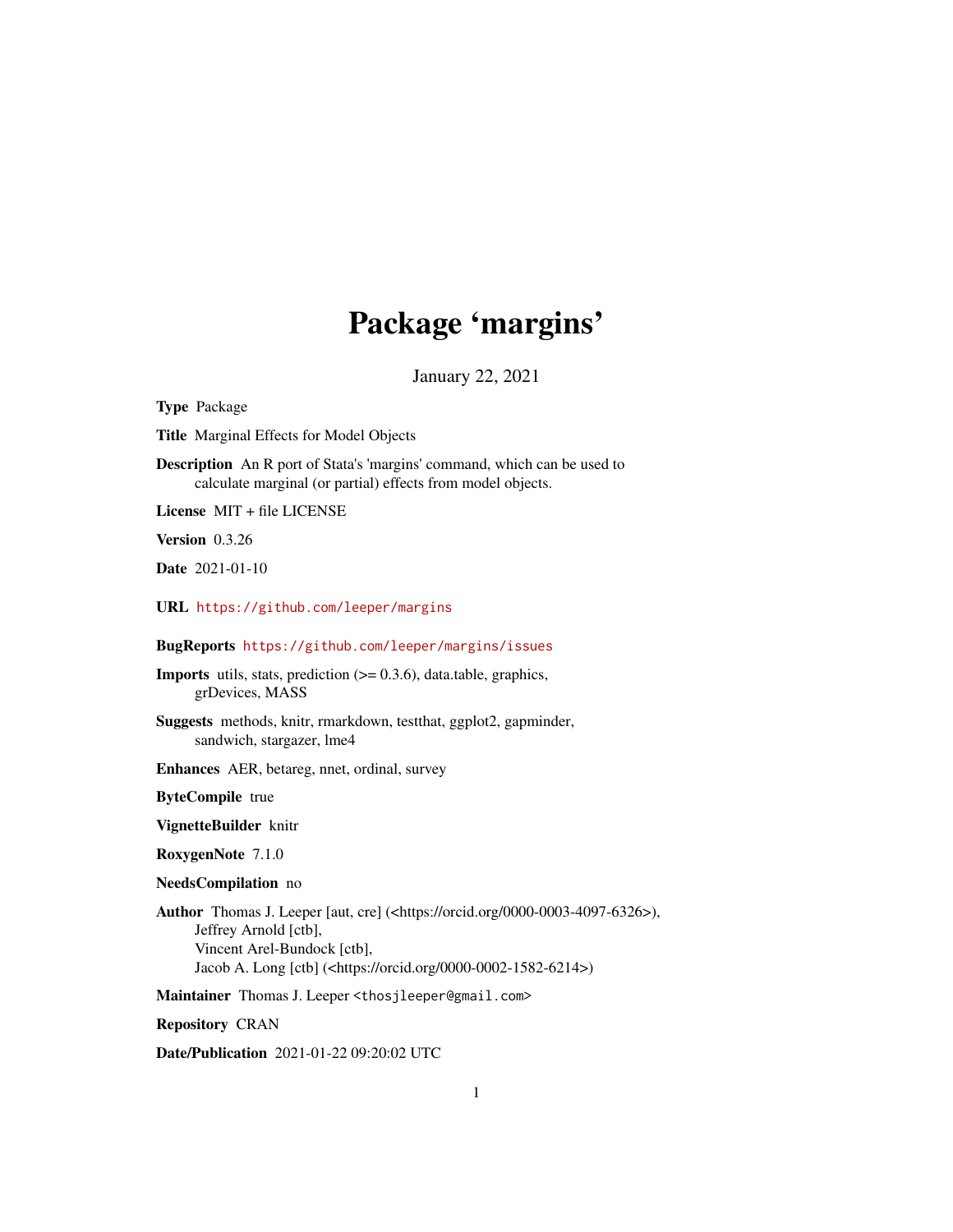# <span id="page-1-0"></span>R topics documented:

| Index |  |
|-------|--|
|       |  |
|       |  |
|       |  |
|       |  |
|       |  |
|       |  |

<span id="page-1-1"></span>

| cplot | Conditional predicted value and average marginal effect plots for |  |  |  |  |
|-------|-------------------------------------------------------------------|--|--|--|--|
|       | models                                                            |  |  |  |  |

#### Description

Draw one or more conditional effects plots reflecting predictions or marginal effects from a model, conditional on a covariate. Currently methods exist for "lm", "glm", "loess" class models.

#### Usage

```
cplot(object, ...)
## Default S3 method:
cplot(
 object,
 x = attributes(terms(object))[["term.labels"]][1L],
 dx = x,
 what = c("prediction", "effect"),
 data = prediction::find_data(object),
  type = c("response", "link"),
  vcov = stats::vcov(object),
  at,
 n = 25L,
 xvals = prediction::seq_range(data[[x]], n = n),level = 0.95,
 draw = TRUE,xlab = x,
 ylab = if (match.arg(what) == "prediction") paste0("Predicted value") else
    paste0("Marginal effect of ", dx),
 xlim = NULL,vlim = NULL,
 1wd = 1L,
  col = "black",lty = 1L,se.type = c("shade", "lines", "none"),
  se.col = "black",
```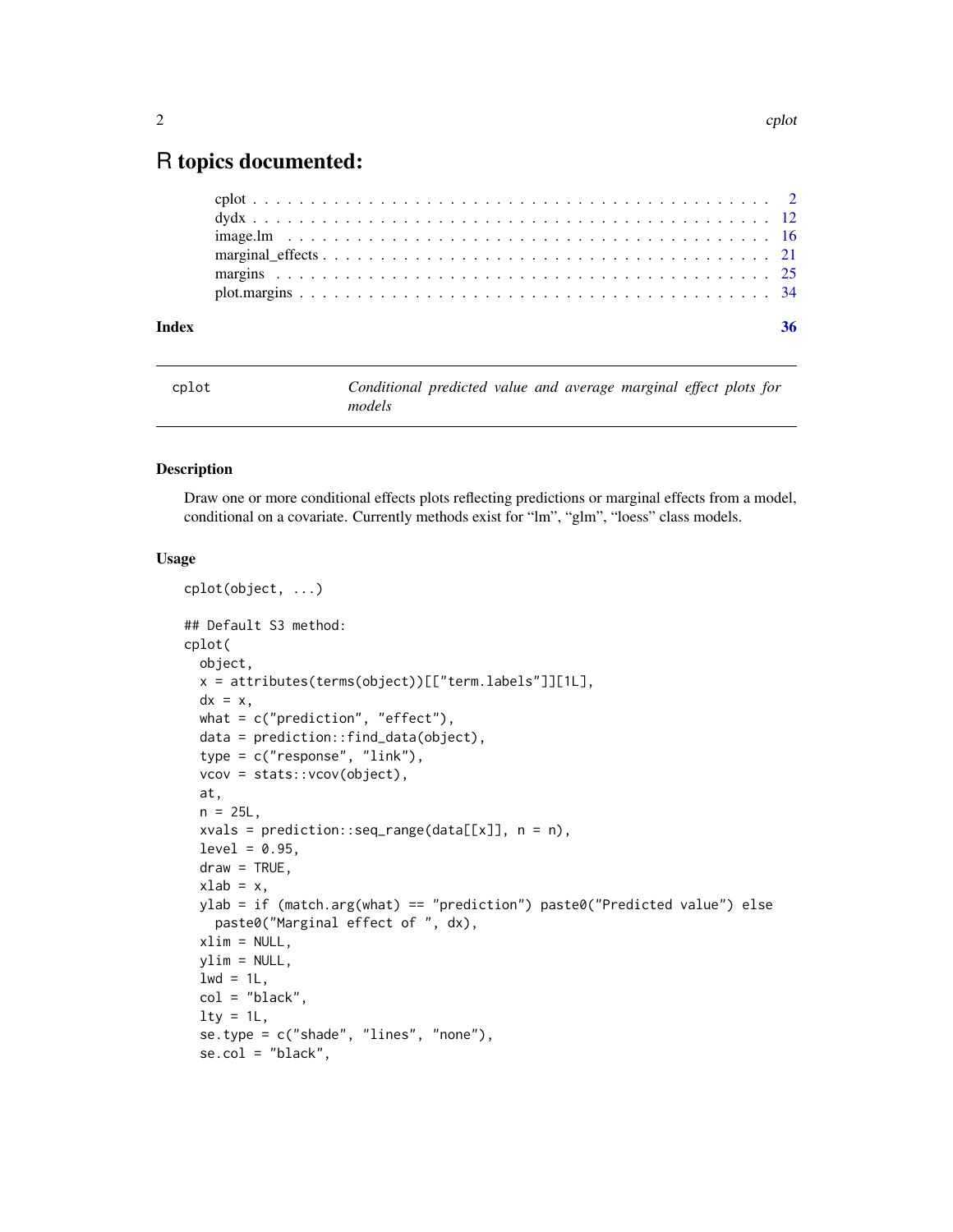```
se. fill = grDevices::gray(0.5, 0.5),se.lwd = lwd,
  se.lty = if (match.arg(se.type) == "lines") 1L else \emptyset L,
  factor.lty = \thetaL,
  factor.pch = 19L,factor.col = se.col,factor.fill = factor.col,
  factor.cex = 1L,
  xaxs = "i",yaxs = xaxs,
  \text{las} = 1L,scatter = FALSE,
  scatter.pch = 19L,
  scatter.col = se.col,
  scatter.bg = scatter.col,
  scatter.cex = 0.5,
  rug = TRUE,rug.col = col,rug.size = -0.02,
  ...
\mathcal{L}## S3 method for class 'clm'
cplot(
 object,
  x = attributes(terms(object))[["term.labels"]][1L],
  dx = x,
 what = c("prediction", "classprediction", "stackedprediction", "effect"),
  data = prediction::find_data(object),
  type = c("response", "link"),
  vcov = stats::vcov(object),
  at,
  n = 25L,
  xvals = seq_range(data[[x]], n = n),level = 0.95,
  draw = TRUE,
  xlab = x,
 ylab = if (match.arg(what) == "effect") paste0("Marginal effect of ", dx) else
    paste0("Predicted value"),
  xlim = NULL,ylim = if (match.arg(what) %in% c("prediction", "stackedprediction")) c(0, 1.04)
    else NULL,
  1wd = 1L,
  col = "black",lty = 1L,factor.lty = 1L,
  factor.pch = 19L,
  factor.col = col,
```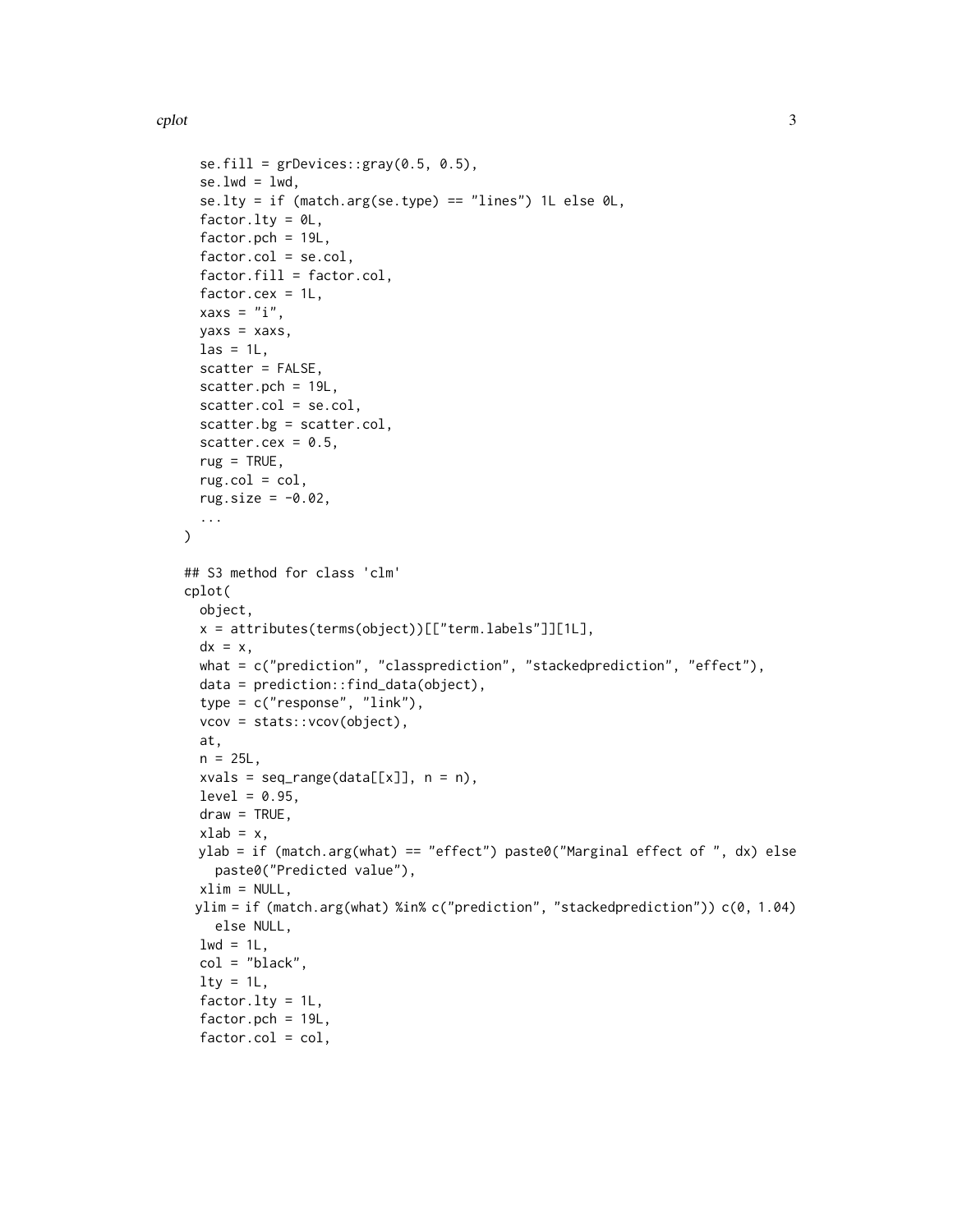```
factor.fill = factor.col,
  factor.cex = 1L,
  xaxs = "i".
  yaxs = xaxs,
  \text{las} = 1L,scatter = FALSE,
  scatter.pch = 19L,
  scatter.col = factor.col,
  scatter.bg = scatter.col,
  scatter.cex = 0.5,
  rug = TRUE,rug.col = col,rug.size = -0.02,
  ...
\mathcal{L}## S3 method for class 'glm'
cplot(
 object,
  x = attributes(terms(object))[["term.labels"]][1L],
  dx = x,
  what = c("prediction", "effect"),data = prediction::find_data(object),
  type = c("response", "link"),
  vcov = stats::vcov(object),
  at,
  n = 25L,
  xvals = prediction::seq_range(data[[x]], n = n),
  level = 0.95,draw = TRUE,
  xlab = x,
 ylab = if (match.arg(what) == "prediction") paste0("Predicted value") else
    paste0("Marginal effect of ", dx),
 xlim = NULL,
  ylim = NULL,
  1wd = 1L,
  col = "black".lty = 1L,se.type = c("shade", "lines", "none"),
  se.col = "black",
  se.fill = grDevices::gray(0.5, 0.5),se.lwd = lwd,se.lty = if (match.arg(se.type) == "lines") 1L else 0L,
  factor.lty = \theta L,
  factor.pch = 19L,factor.col = se.col,
  factor.fill = factor.col,
  factor.cex = 1L,
```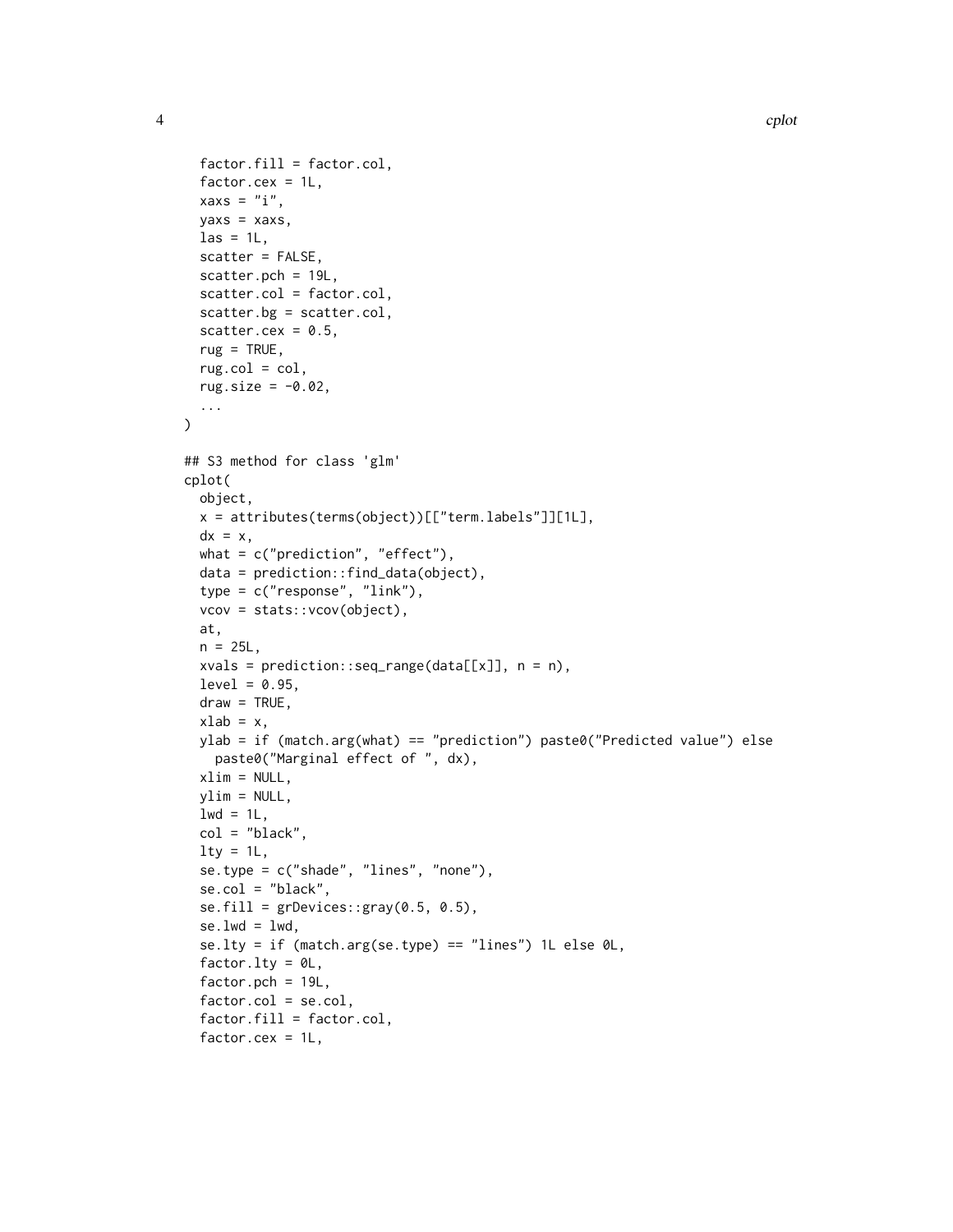$\mathcal{L}$ 

```
xaxs = "i",yaxs = xaxs,
  \text{las} = 1\text{L},
  scatter = FALSE,
  scatter.pch = 19L,
  scatter.col = se.col,
  scatter.bg = scatter.col,
  scatter.cex = 0.5,
  rug = TRUE,rug.col = col,rug.size = -0.02,
  ...
## S3 method for class 'lm'
cplot(
 object,
  x = attributes(terms(object))[["term.labels"]][1L],
  dx = x,
  what = c("prediction", "effect"),data = prediction::find_data(object),
  type = c("response", "link"),
  vcov = stats::vcov(object),
  at,
  n = 25L,
  xvals = prediction::seq_range(data[[x]], n = n),level = 0.95,draw = TRUE,xlab = x,
  ylab = if (match.arg(what) == "prediction") paste0("Predicted value") else
    paste0("Marginal effect of ", dx),
  xlim = NULL,ylim = NULL,
  1wd = 1L,
  col = "black",lty = 1L,se.type = c("shade", "lines", "none"),
  se.col = "black",
  se. fill = grDevices::gray(0.5, 0.5),se.lwd = lwd,se.lty = if (match.arg(se.type) == "lines") 1L else 0L,
  factor.lty = OL,
  factor.pch = 19L,factor.col = se.col,factor.fill = factor.col,
  factor.cex = 1L,
  xaxs = "i",
```

```
yaxs = xaxs,
```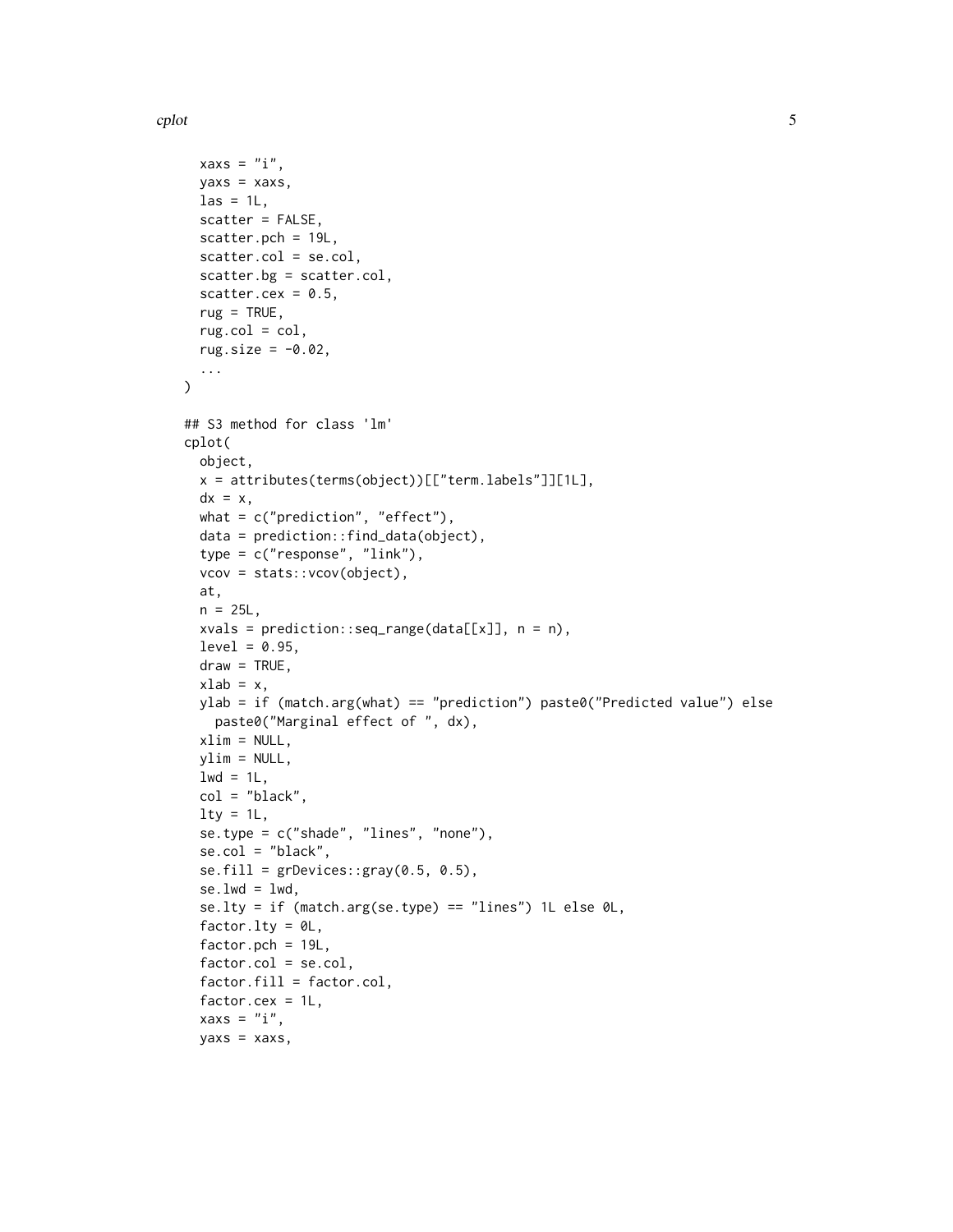```
\text{las} = 1L,
  scatter = FALSE,
  scatter.pch = 19L,
  scatter.col = se.col,
  scatter.bg = scatter.col,
  scatter.cex = 0.5,
  rug = TRUE,rug.col = col,rug.size = -0.02,
  ...
)
## S3 method for class 'loess'
cplot(
 object,
  x = attributes(terms(object))[["term.labels"]][1L],
  dx = x,
  what = c("prediction", "effect"),data = prediction::find_data(object),
  type = c("response", "link"),
  vcov = stats::vcov(object),
  at,
  n = 25L,
  xvals = prediction::seq_range(data[[x]], n = n),level = 0.95,
  draw = TRUE,xlab = x,
  ylab = if (match.arg(what) == "prediction") paste0("Predicted value") else
    paste0("Marginal effect of ", dx),
 xlim = NULL,ylim = NULL,
  1wd = 1L,
  col = "black",lty = 1L,se.type = c("shade", "lines", "none"),
  se.col = "black",
  se.fill = grDevices::gray(0.5, 0.5),se.lwd = lwd,se.lty = if (match.arg(se.type) == "lines") 1L else 0L,
  factor.lty = OL,
  factor.pch = 19L,factor.col = se.col,
  factor.fill = factor.col,factor.cex = 1L,
  xaxs = "i",yaxs = xaxs,
  \text{las} = 1\text{L},
  scatter = FALSE,
```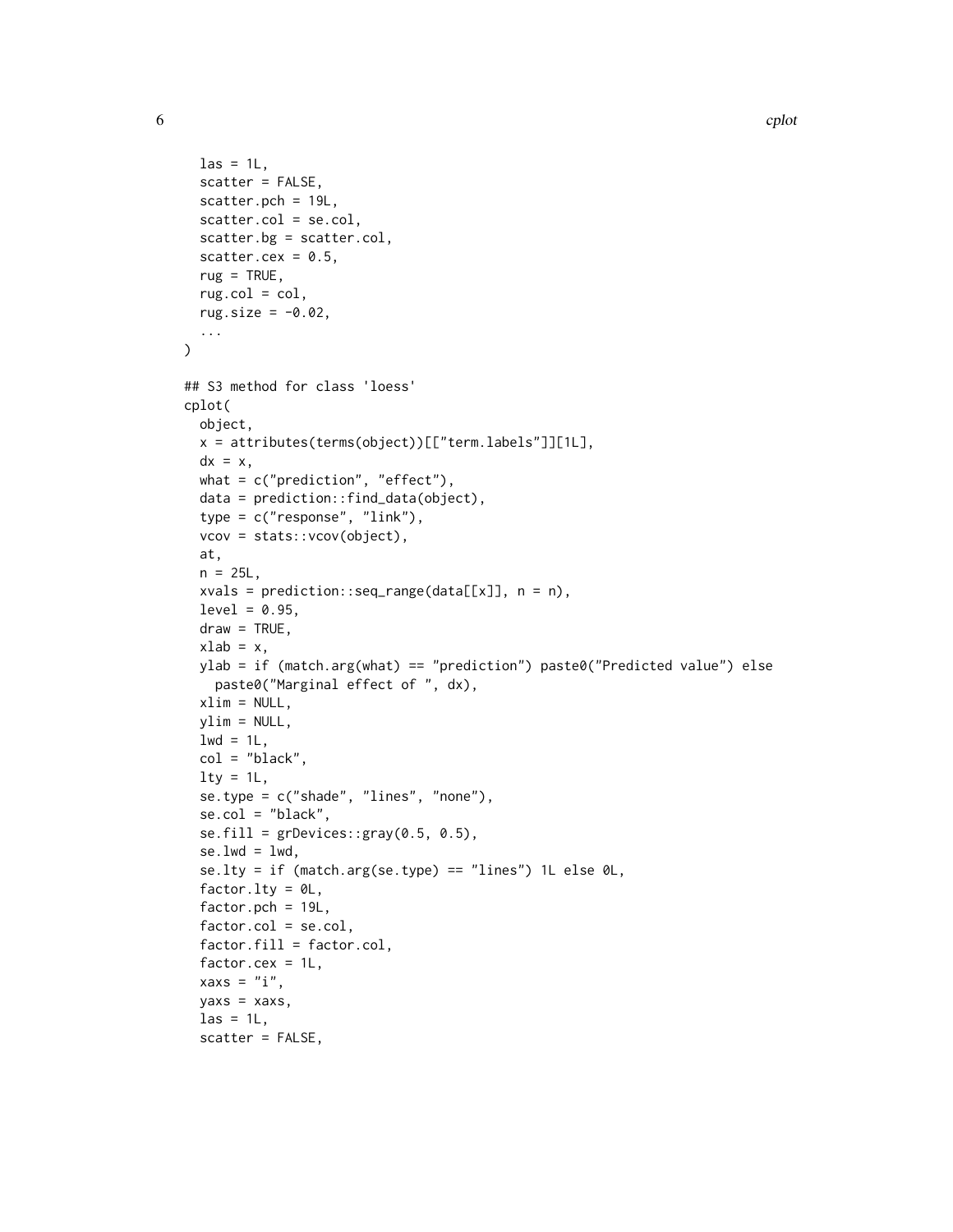```
scatter.pch = 19L,
  scatter.col = se.col,
  scatter.bg = scatter.col,
  scatter.cex = 0.5,
  rug = TRUE,
  rug.col = col,rug.size = -0.02,
  ...
\mathcal{L}## S3 method for class 'polr'
cplot(
 object,
 x = attributes(terms(object))[["term.labels"]][1L],
 dx = x,
 what = c("prediction", "classprediction", "stackedprediction", "effect"),
 data = prediction::find_data(object),
  type = c("response", "link"),
 vcov = stats::vcov(object),
 at,
 n = 25L,
 xvals = seq_range(data[[x]], n = n),level = 0.95,draw = TRUE,xlab = x,
 ylab = if (match.arg(what) == "effect") paste0("Marginal effect of ", dx) else
    paste0("Predicted value"),
 xlim = NULL,
 ylim = if (match.arg(what) %in% c("prediction", "stackedprediction")) c(0, 1.04)
   else NULL,
  1wd = 1L,
 col = "black",
  lty = 1L,factor.lty = 1L,
  factor.pch = 19L,
  factor.col = col,
  factor.fill = factor.col,factor.cex = 1L,
  xaxs = "i",yaxs = xaxs,
  \text{las} = 1\text{L},
  scatter = FALSE,
  scatter.pch = 19L,
  scatter.col = factor.col,
  scatter.bg = scatter.col,
  scatter.cex = 0.5,
  rug = TRUE,
```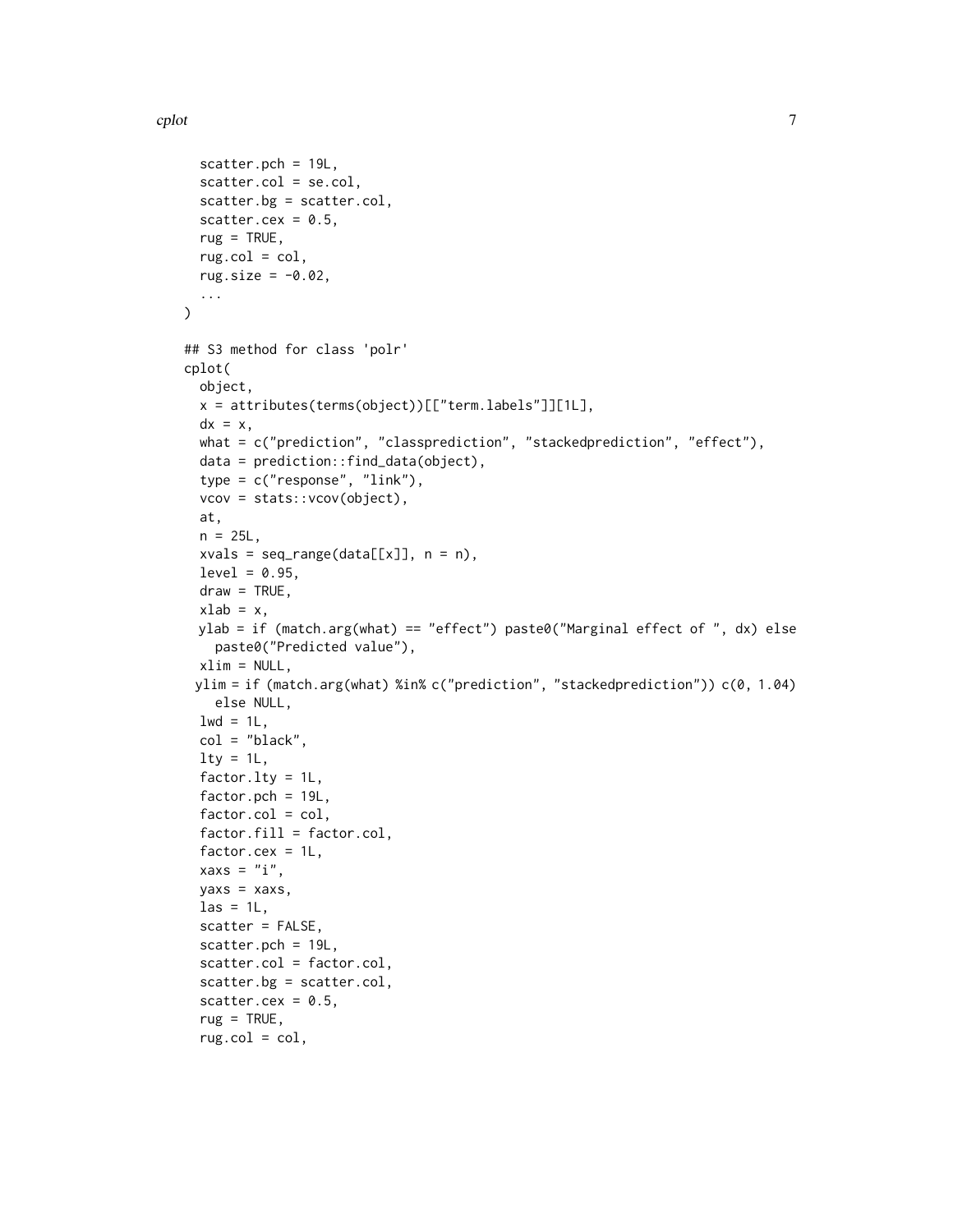```
rug.size = -0.02,
  ...
\sum_{i=1}^{n}## S3 method for class 'multinom'
cplot(
 object,
  x = attributes(terms(object))[["term.labels"]][1L],
  dx = x,
 what = c("prediction", "classprediction", "stackedprediction", "effect"),
  data = prediction::find_data(object),
  type = c("response", "link"),
  vcov = stats::vcov(object),
  at,
  n = 25L,
  xvals = seq_range(data[[x]], n = n),level = 0.95,draw = TRUE,
 xlab = x,
 ylab = if (match.arg(what) == "effect") paste0("Marginal effect of ", dx) else
    paste0("Predicted value"),
  xlim = NULL,ylim = if (match.arg(what) %in% c("prediction", "stackedprediction")) c(0, 1.04)
    else NULL,
  1wd = 1L,
  col = "black",lty = 1L,factor.lty = 1L,
  factor.pch = 19L,factor.col = col,factor.fill = factor.col,factor.cex = 1L,
  xaxs = "i",yaxs = xaxs,
  \text{las} = 1L,
  scatter = FALSE,
  scatter.pch = 19L,
  scatter.col = factor.col,
  scatter.bg = scatter.col,
  scatter.cex = 0.5,
  rug = TRUE,rug.col = col,rug.size = -0.02,
  ...
\mathcal{L}
```
#### Arguments

object A model object.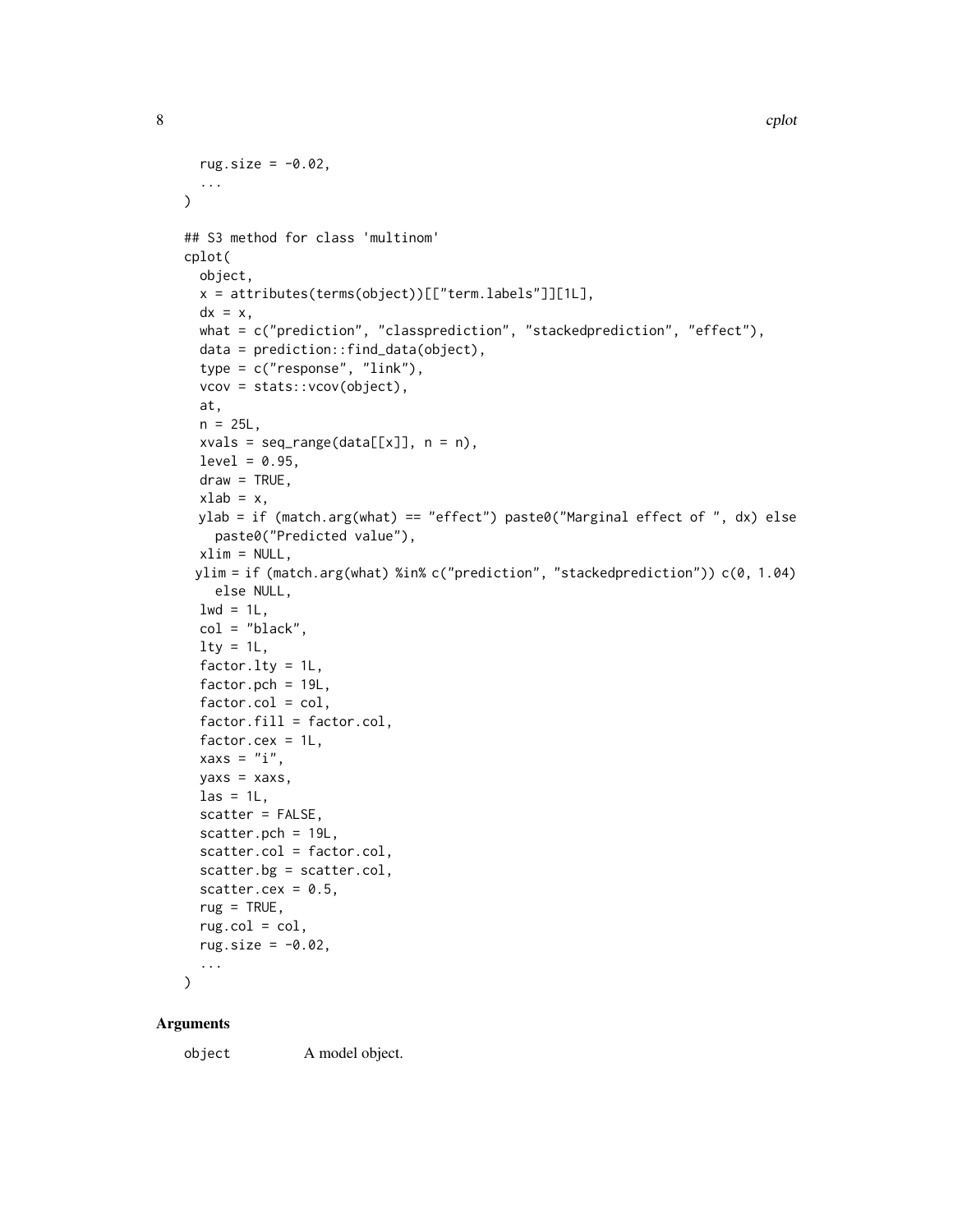<span id="page-8-0"></span>

| $\cdots$    | Additional arguments passed to plot.                                                                                                                                                                                                                                                                                                                                         |
|-------------|------------------------------------------------------------------------------------------------------------------------------------------------------------------------------------------------------------------------------------------------------------------------------------------------------------------------------------------------------------------------------|
| х           | A character string specifying the name of variable to use as the x-axis dimension<br>in the plot.                                                                                                                                                                                                                                                                            |
| dx          | If what = "effect", the variable whose conditional marginal effect should be<br>displayed. By default it is x (so the plot displays the marginal effect of x across<br>values of $x$ ); ignored otherwise. If $dx$ is a factor with more than 2 levels, an error<br>will be issued.                                                                                          |
| what        | A character string specifying whether to draw a "prediction" (fitted values from<br>the model, calculated using predict) or an "effect" (average marginal effect of<br>dx conditional on x, using margins). Methods for classes other than "lm" or<br>"glm" may provided additional options (e.g., cplot.polr() provides "stacked-<br>prediction" and "class" alternatives). |
| data        | A data frame to override the default value offered in object[["model"]].                                                                                                                                                                                                                                                                                                     |
| type        | A character string specifying whether to calculate predictions on the response<br>scale (default) or link (only relevant for non-linear models).                                                                                                                                                                                                                             |
| <b>VCOV</b> | A matrix containing the variance-covariance matrix for estimated model coeffi-<br>cients, or a function to perform the estimation with model as its only argument.                                                                                                                                                                                                           |
| at          | Currently ignored.                                                                                                                                                                                                                                                                                                                                                           |
| n           | An integer specifying the number of points across x at which to calculate the<br>predicted value or marginal effect, when x is numeric. Ignored otherwise.                                                                                                                                                                                                                   |
| xvals       | A numeric vector of values at which to calculate predictions or marginal effects,<br>if $x$ is numeric. By default, it is calculated from the data using seq_range. If $x$<br>is a factor, this is ignored, as is n.                                                                                                                                                         |
| level       | The confidence level required (used to draw uncertainty bounds).                                                                                                                                                                                                                                                                                                             |
| draw        | A logical (default TRUE), specifying whether to draw the plot. If FALSE, the data<br>used in drawing are returned as a list of data.frames. This might be useful if you<br>want to plot using an alternative plotting package (e.g., ggplot2). Also, if set to<br>value "add", then the resulting data is added to the existing plot.                                        |
| xlab        | A character string specifying the value of xlab in plot.                                                                                                                                                                                                                                                                                                                     |
| ylab        | A character string specifying the value of ylab in plot.                                                                                                                                                                                                                                                                                                                     |
| xlim        | A two-element numeric vector specifying the x-axis limits. Set automatically if<br>missing.                                                                                                                                                                                                                                                                                  |
| ylim        | A two-element numeric vector specifying the y-axis limits. Set automatically if<br>missing.                                                                                                                                                                                                                                                                                  |
| lwd         | An integer specifying the width of the prediction or marginal effect line. See<br>lines. If x is a factor variable in the model, this is used to set the line width of<br>the error bars.                                                                                                                                                                                    |
| col         | A character string specifying the color of the prediction or marginal effect line.<br>If $x$ is a factor variable in the model, this is used to set the color of the error bars.                                                                                                                                                                                             |
| lty         | An integer specifying the "line type" of the prediction or marginal effect line.<br>See par. If $x$ is a factor variable in the model, this is used to set the line type of<br>the error bars.                                                                                                                                                                               |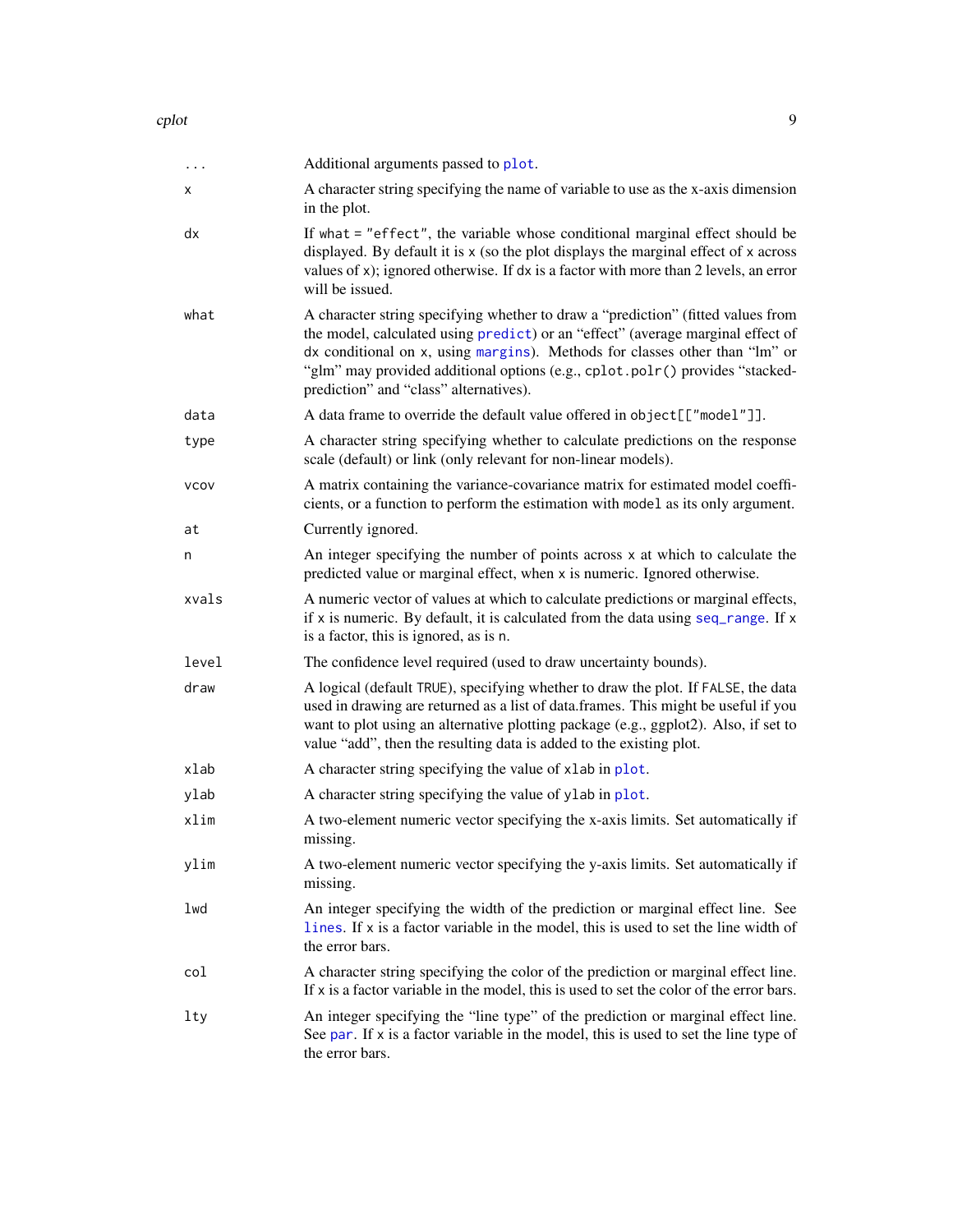<span id="page-9-0"></span>

| se.type     | A character string specifying whether to draw the confidence interval as "lines"<br>(the default, using lines) or a "shade" (using polygon).                                                                    |
|-------------|-----------------------------------------------------------------------------------------------------------------------------------------------------------------------------------------------------------------|
| se.col      | If se. type $=$ "lines", a character string specifying the color of the confidence<br>interval lines. If se. type = "shade", the color of the shaded region border.                                             |
| se.fill     | If se. type = "shade", the color of the shaded region. Ignored otherwise.                                                                                                                                       |
| se.lwd      | If se. type = "lines", the width of the confidence interval lines. See lines.                                                                                                                                   |
| se.lty      | If se. type = "lines", an integer specifying the "line type" of the confidence<br>interval lines; if se. type = "shade", the line type of the shaded polygon border.<br>See par.                                |
| factor.lty  | If $x$ is a factor variable in the model, this is used to set the line type of an<br>optional line connecting predictions across factor levels. If factor. lty = 0L<br>(the default), no line is drawn See par. |
| factor.pch  | If x is a factor variable in the model, the shape to use when drawing points. See<br>points.                                                                                                                    |
| factor.col  | If $x$ is a factor variable in the model, the color to use for the border of the points.<br>See points.                                                                                                         |
| factor.fill | If $x$ is a factor variable in the model, the color to use for the fill of the points.<br>See points.                                                                                                           |
| factor.cex  | If $x$ is a factor variable in the model, the "expansion factor" to use for the point<br>size. See points.                                                                                                      |
| xaxs        | A character string specifying xaxs. See par.                                                                                                                                                                    |
| yaxs        | A character string specifying xaxs. See par.                                                                                                                                                                    |
| las         | An integer string specifying las. See par.                                                                                                                                                                      |
| scatter     | A logical indicating whether to plot the observed data in data as a scatterplot.                                                                                                                                |
| scatter.pch | If scatter = TRUE, an integer specifying a shape to use for plotting the data. See<br>points.                                                                                                                   |
| scatter.col | If scatter = TRUE, a character string specifying a color to use for plotting the<br>data. See points.                                                                                                           |
| scatter.bg  | If scatter = TRUE, a character string specifying a color to use for plotting the<br>data. See points.                                                                                                           |
| scatter.cex | If scatter = TRUE, an integer specifying the size of the points. See points.                                                                                                                                    |
| rug         | A logical specifying whether to include an x-axis "rug" (see rug).                                                                                                                                              |
| rug.col     | A character string specifying col to rug.                                                                                                                                                                       |
| rug.size    | A numeric value specifying ticksize to rug.                                                                                                                                                                     |

# Details

Note that when what = "prediction", the plots show predictions holding values of the data at their mean or mode, whereas when what = "effect" average marginal effects (i.e., at observed values) are shown.

When examining generalized linear models (e.g., logistic regression models), confidence intervals for predictions can fall outside of the response scale (again, for logistic regression this means confidence intervals can exceed the (0,1) bounds). This is consistent with the behavior of [predict](#page-0-0) but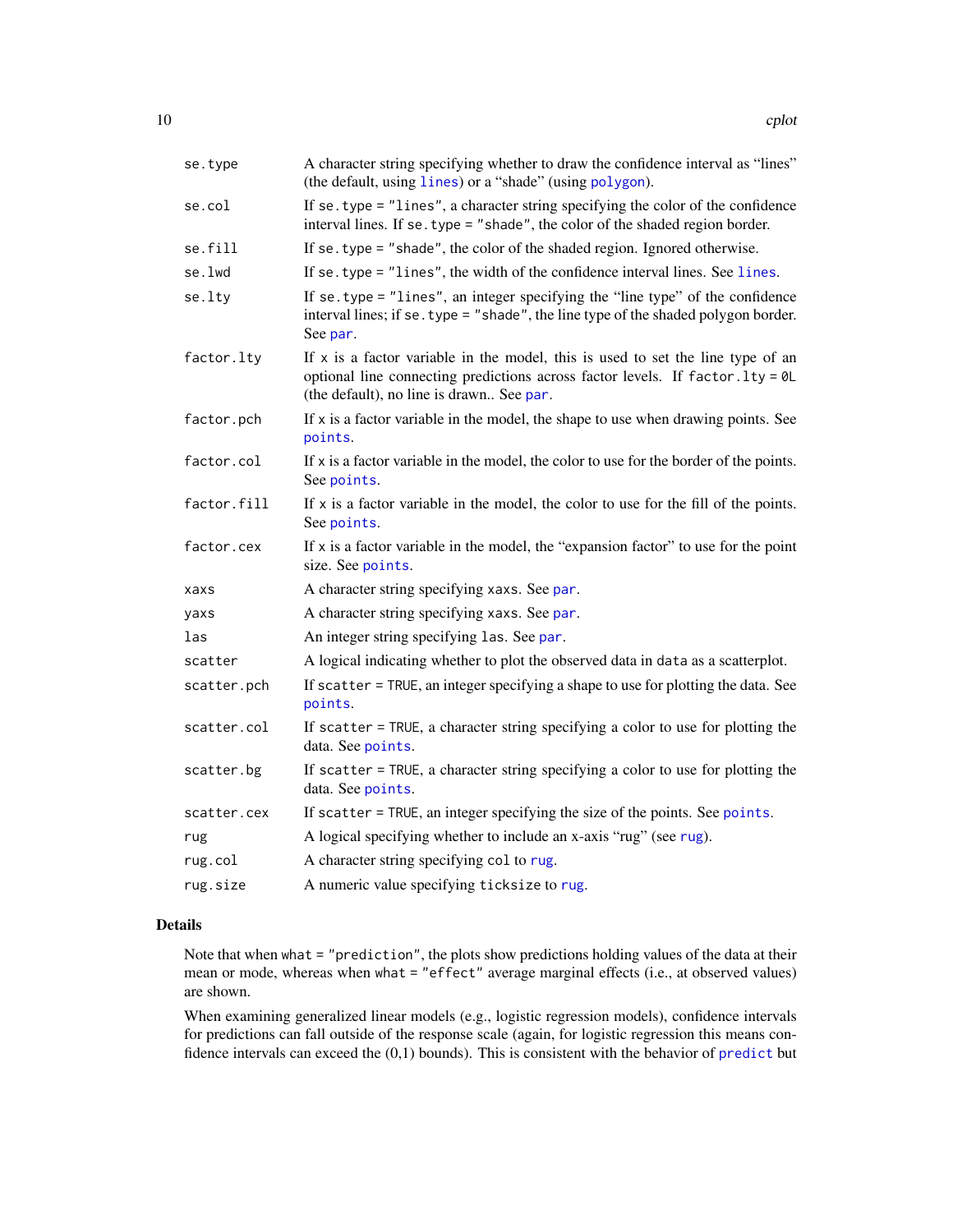#### <span id="page-10-0"></span>cplot the contract of the contract of the contract of the contract of the contract of the contract of the contract of the contract of the contract of the contract of the contract of the contract of the contract of the cont

may not be desired. The examples (below) show ways of constraining confidence intervals to these bounds.

The overall aesthetic is somewhat similar to to the output produced by the marginalModelPlot() function in the **[car](https://cran.r-project.org/package=car)** package.

#### Value

A tidy data frame containing the data used to draw the plot. Use draw = FALSE to simply generate the data structure for use elsewhere.

### See Also

[plot.margins](#page-33-1), [persp.lm](#page-15-1)

#### Examples

```
## Not run:
require('datasets')
# prediction from several angles
m <- lm(Sepal.Length ~ Sepal.Width, data = iris)
cplot(m)
# more complex model
m \leq 1m(Sepal.Length \sim Sepal.Width * Petal.Width * I(Petal.Width * 2),
        data = head(iris, 50)## marginal effect of 'Petal.Width' across 'Petal.Width'
cplot(m, x = "Petal.Width", what = "effect", n = 10)# factor independent variables
mtcars[["am"]] <- factor(mtcars[["am"]])
m \le - \ln(mpg \sim am \times wt, data = mtcars)## predicted values for each factor level
cplot(m, x = "am")## marginal effect of each factor level across numeric variable
cplot(m, x = "wt", dx = "am", what = "effect")# marginal effect of 'Petal.Width' across 'Sepal.Width'
## without drawing the plot
## this might be useful for using, e.g., ggplot2 for plotting
tmp \leq cplot(m, x = "Send.Midth", dx = "Petal.Width",what = "effect", n = 10, draw = FALSE)
if (require("ggplot2")) {
  # use ggplot2 instead of base graphics
  ggplot(tmp, aes(x = Petal.Width, y = "effect")) +
         geom\_line(lwd = 2) +
         geom\_line(aes(y = effect + 1.96*se.effect)) +
         geom\_line(aes(y = effect - 1.96*se.effect))
}
# a non-linear model
m \leq g \ln(\text{am} \leq \text{wt} \cdot \text{drat}, \text{data} = \text{mtcars}, \text{family} = \text{binomial})cplot(m, x = "wt") # prediction (response scale)
```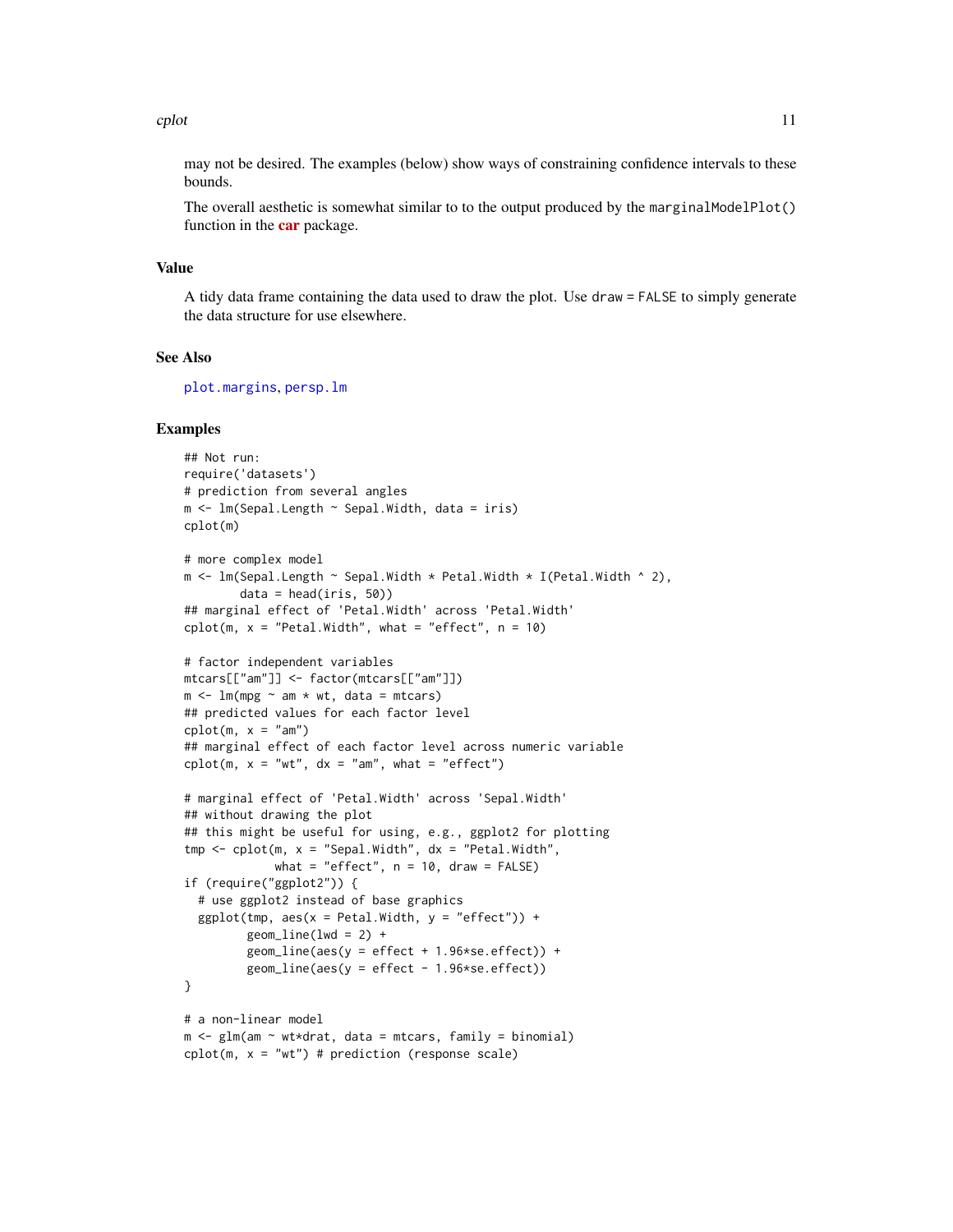```
cplot(m, x = "wt") # prediction (link scale)
if (require("ggplot2")) {
 # prediction (response scale, constrained to [0,1])
 cplotdat \leq cplot(m, x = "wt", type = "link", draw = FALSE)ggplot(cplotdat, aes(x = xvals, y = plogis(yvals))) +geom\_line(lwd = 1.5) +
        geom_line(aes(y = plogis(upper))) +
        geom_line(aes(y = plotis(lower)))
}
# effects on linear predictor and outcome
cplot(m, x = "drat", dx = "wt", what = "effect", type = "link")cplot(m, x = "drat", dx = "wt", what = "effect", type = "response")# plot conditional predictions across a third factor
local({
 iris$long <- rbinom(nrow(iris), 1, 0.6)
 x <- glm(long ~ Sepal.Width*Species, data = iris)
 cplot(x, x = "Sepal.Width", data = iris[iris$Species == "setosa", ],ylim = c(0,1), col = "red", sefill = rgb(1,0,0,.5), xlim = c(2,4.5))cplot(x, x = "Sepal.Width", data = iris[iris$Species == "versicolor", ],
       draw = "add", col = "blue", se.fill = rgb(0,1,0,.5))cplot(x, x = "Sepal.Width", data = iris[iris$Species == "virginica", ],
       draw = "add", col = "green", se.fill = rgb(0,0,1,.5))})
# ordinal outcome
if (require("MASS")) {
 # x is a factor variable
 house.plr <- polr(Sat \sim Infl + Type + Cont, weights = Freq,data = housing)## predicted probabilities
 cplot(house.plr)
 ## cumulative predicted probabilities
 cplot(house.plr, what = "stacked")
 ## ggplot2 example
 if (require("ggplot2")) {
    ggplot(cplot(house.plr), aes(x = xvals, y = yvals, group = level)) +geom_line(aes(color = level))
 }
 # x is continuous
 cyl.plr <- polr(factor(cyl) ~ wt, data = mtcars)
 cplot(cyl.plr, col = c("red", "purple", "blue"), what = "stacked")
 cplot(cyl.plr, what = "class")
}
```

```
## End(Not run)
```
<span id="page-11-1"></span>dydx *Marginal Effect of a Given Variable*

<span id="page-11-0"></span>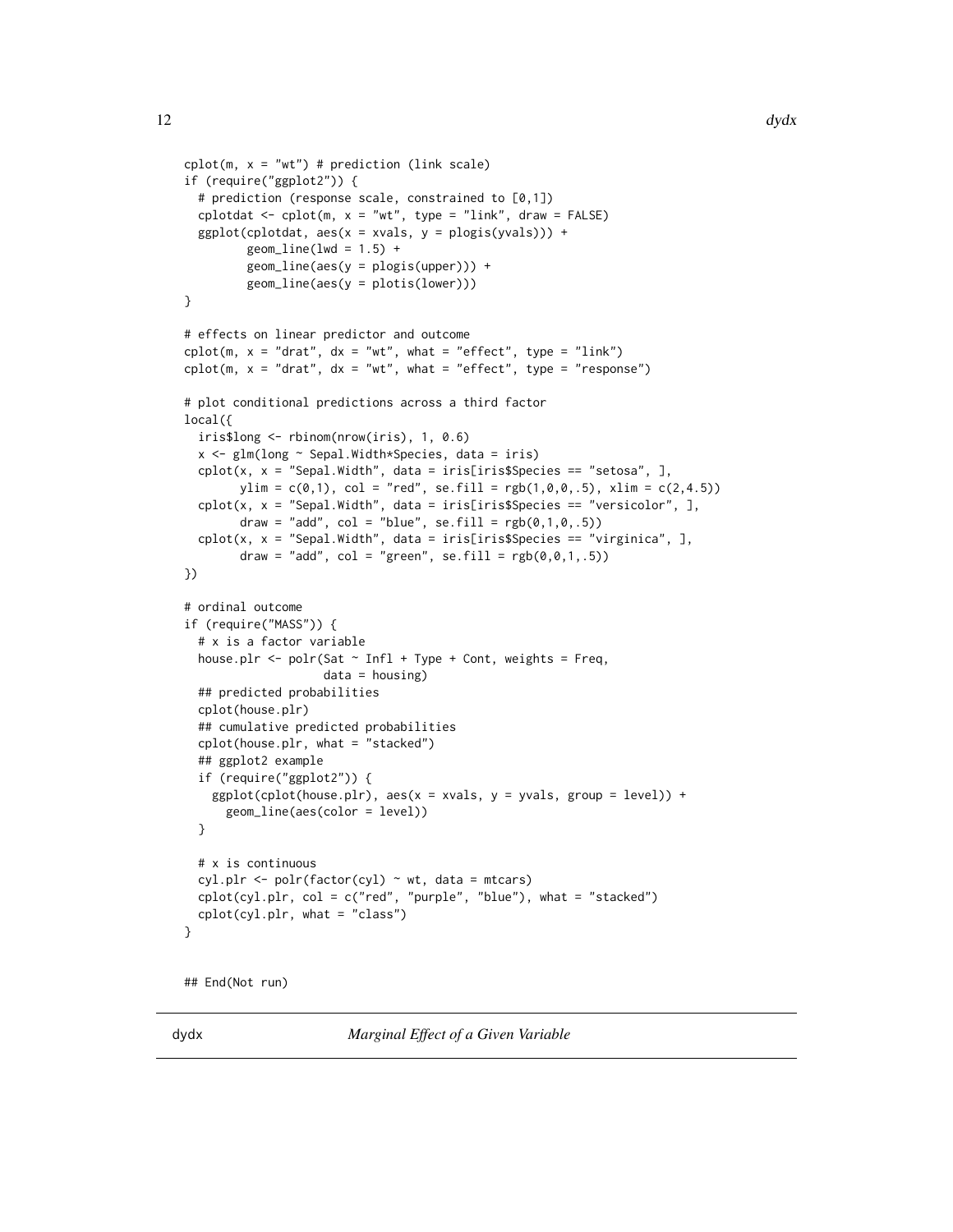#### $dydx$  13

# Description

Differentiate an Estimated Model Function with Respect to One Variable, or calculate a discrete difference ("first difference") as appropriate.

# Usage

```
dydx(data, model, variable, ...)
## Default S3 method:
dydx(
  data,
 model,
  variable,
  type = c("response", "link"),
  change = c("dydx", "minmax", "iqr", "sd"),
  eps = 1e-07,
  as.data.frame = TRUE,
  ...
\mathcal{L}## S3 method for class 'factor'
dydx(
 data,
 model,
  variable,
  type = c("response", "link"),
  fwrap = FALSE,as.data.frame = TRUE,
  ...
\mathcal{L}## S3 method for class 'ordered'
dydx(
 data,
 model,
 variable,
  type = c("response", "link"),
  fwrap = FALSE,as.data.frame = TRUE,
  ...
\mathcal{L}## S3 method for class 'logical'
dydx(
 data,
 model,
  variable,
  type = c("response", "link"),
```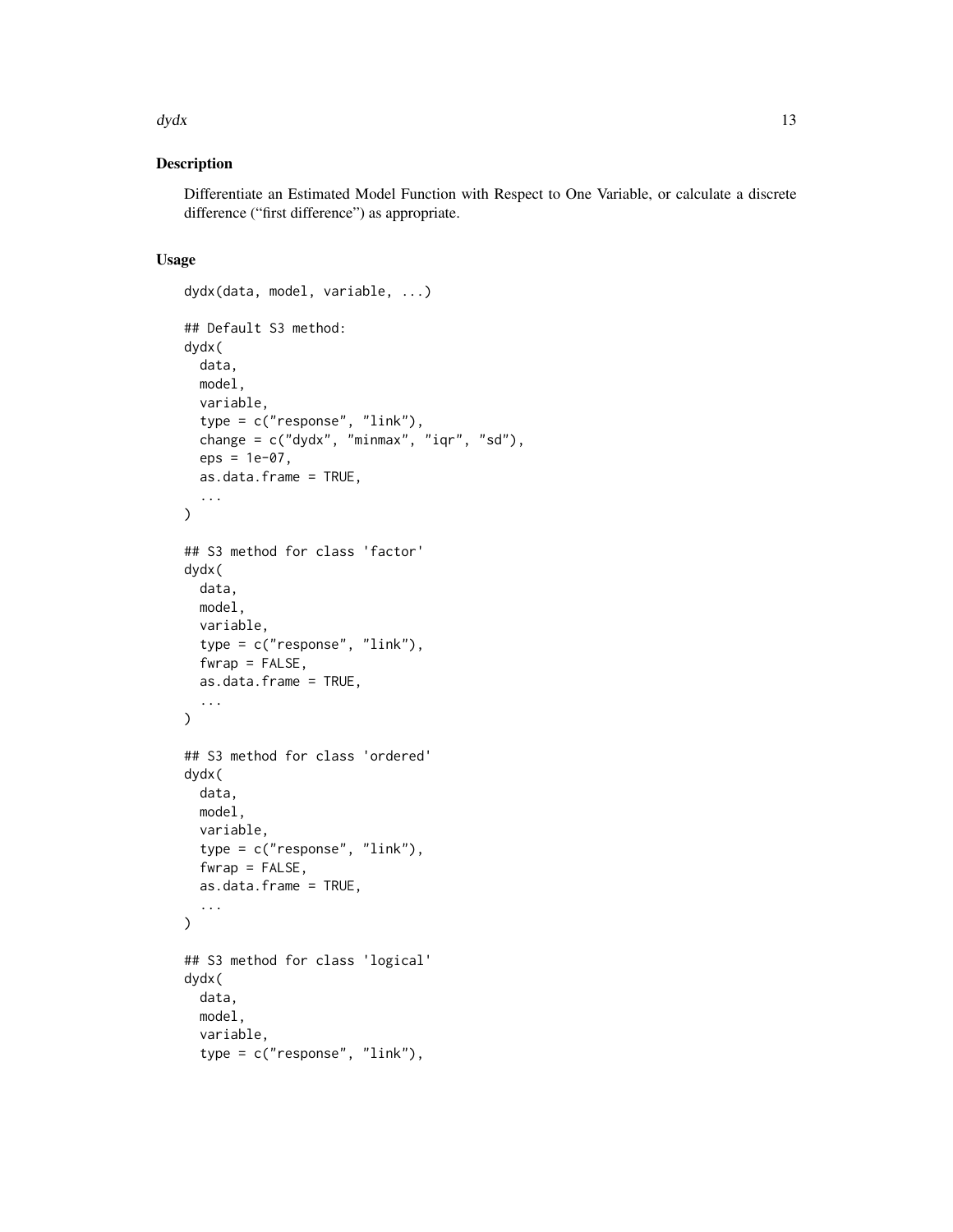```
as.data.frame = TRUE,
  ...
\lambda
```
#### Arguments

| data          | The dataset on which to to calculate $\hat{y}$ .                                                                                                                                                                                                                                                                                                                                                                                                                                                                                                                            |
|---------------|-----------------------------------------------------------------------------------------------------------------------------------------------------------------------------------------------------------------------------------------------------------------------------------------------------------------------------------------------------------------------------------------------------------------------------------------------------------------------------------------------------------------------------------------------------------------------------|
| model         | The model object to pass to prediction.                                                                                                                                                                                                                                                                                                                                                                                                                                                                                                                                     |
| variable      | A character string specifying the variable to calculate the derivative or discrete<br>change for.                                                                                                                                                                                                                                                                                                                                                                                                                                                                           |
|               | Ignored.                                                                                                                                                                                                                                                                                                                                                                                                                                                                                                                                                                    |
| type          | The type of prediction. Default is "response".                                                                                                                                                                                                                                                                                                                                                                                                                                                                                                                              |
| change        | For numeric variables, a character string specifying the type of change to ex-<br>press. The default is the numerical approximation of the derivative. Alterna-<br>tive values are occasionally desired quantities: "minmax" (the discrete change<br>moving from $min(x)$ to $max(x)$ , "iqr" (the move from the 1st quartile to 3rd<br>quartile of x), or "sd" (the change from mean(x) $-sd(x)$ to mean(x) + sd(x)),<br>or a two-element numeric vector expressing values of the variable to calculate<br>the prediction for (and difference the associated predictions). |
| eps           | If change == "dydx" (the default), the value of the step $\epsilon$ to use in calculation of<br>the numerical derivative for numeric variables.                                                                                                                                                                                                                                                                                                                                                                                                                             |
| as.data.frame | A logical indicating whether to return a data frame (the default) or a matrix.                                                                                                                                                                                                                                                                                                                                                                                                                                                                                              |
| fwrap         | A logical specifying how to name factor columns in the response.                                                                                                                                                                                                                                                                                                                                                                                                                                                                                                            |

#### Details

These functions provide a simple interface to the calculation of marginal effects for specific variables used in a model, and are the workhorse functions called internally by [marginal\\_effects](#page-20-1).

dydx is an S3 generic with classes implemented for specific variable types. S3 method dispatch, somewhat atypically, is based upon the class of data[[variable]].

For numeric (and integer) variables, the method calculates an instantaneous marginal effect using a simple "central difference" numerical differentiation:

$$
\frac{f(x+\frac{1}{2}h) - f(x-\frac{1}{2}h)}{dh}
$$

, where  $(h = \max(|x|, 1) \sqrt{\epsilon}$  and the value of  $\epsilon$  is given by argument eps. This procedure is subject to change in the future.

For factor variables (or character variables, which are implicitly coerced to factors by modelling functions), discrete first-differences in predicted outcomes are reported instead (i.e., change in predicted outcome when factor is set to a given level minus the predicted outcome when the factor is set to its baseline level). These are sometimes called "partial effects". If you want to use numerical differentiation for factor variables (which you probably do not want to do), enter them into the original modelling function as numeric values rather than factors.

For ordered factor variables, the same approach as factors is used. This may contradict the output of modelling function summaries, which rely on options("contrasts") to determine the contrasts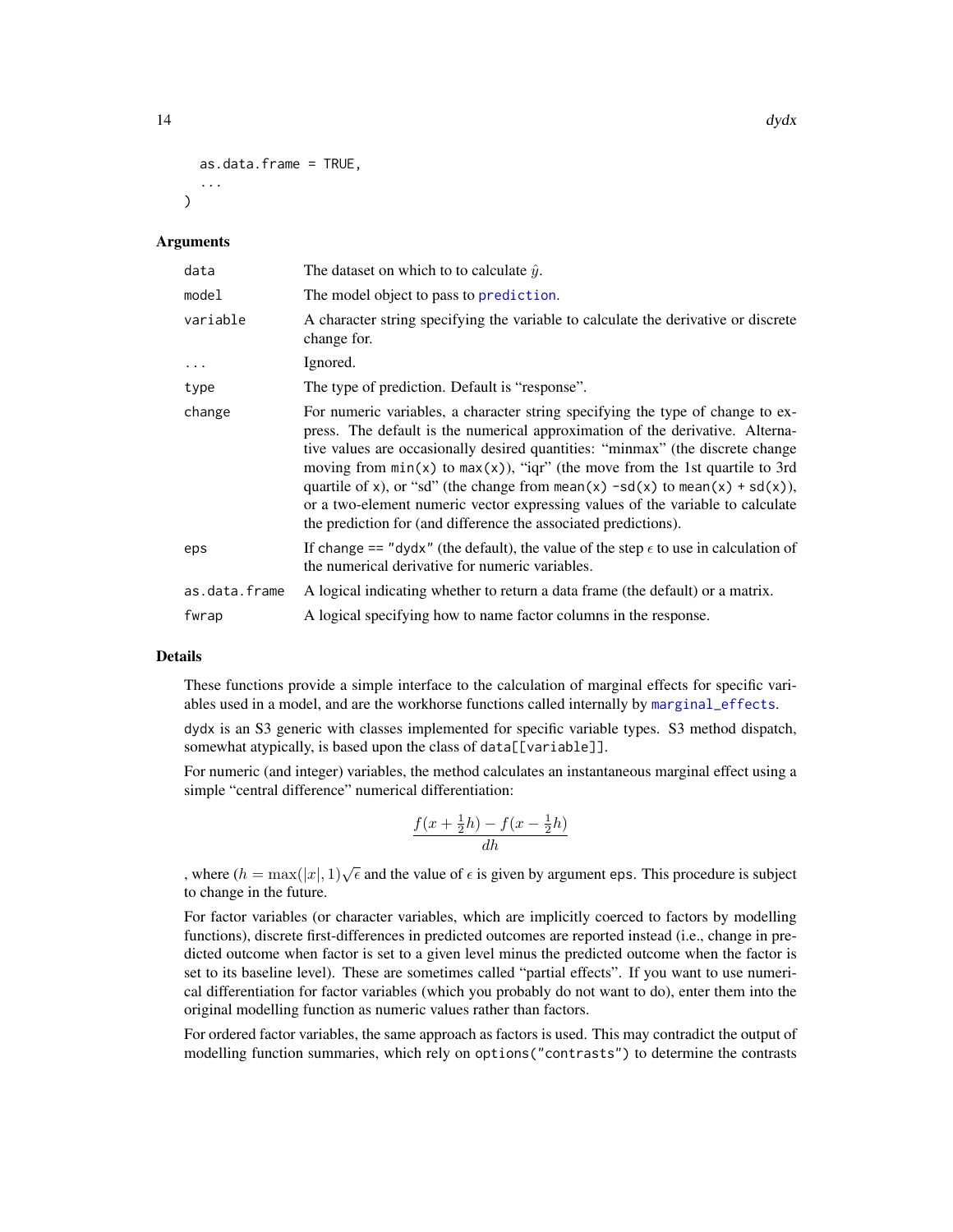#### <span id="page-14-0"></span> $dydx$  15

to use (the default being [contr.poly](#page-0-0) rather than [contr.treatment](#page-0-0), the latter being used normally for unordered factors).

For logical variables, the same approach as factors is used, but always moving from FALSE to TRUE.

#### Value

A data frame, typically with one column unless the variable is a factor with more than two levels. The names of the marginal effect columns begin with "dydx\_" to distinguish them from the substantive variables of the same names.

#### References

Miranda, Mario J. and Paul L. Fackler. 2002. *Applied Computational Economics and Finance*. p. 103.

Greene, William H. 2012. *Econometric Analysis*. 7th edition. pp. 733–741.

Cameron, A. Colin and Pravin K. Trivedi. 2010. *Microeconometric Using Stata*. Revised edition. pp. 106–108, 343–356, 476–478.

# See Also

[marginal\\_effects](#page-20-1), [margins](#page-24-1)

### Examples

```
require("datasets")
x \leq \text{Im}(\text{mpg} \sim \text{cyl} \cdot \text{hp} + \text{wt}, \text{data} = \text{head}(\text{mtcars}))# marginal effect (numerical derivative)
dydx(head(mtcars), x, "hp")
```

```
# other discrete differences
## change from min(mtcars$hp) to max(mtcars$hp)
dydx(head(mtcars), x, "hp", change = "minmax")## change from 1st quartile to 3rd quartile
dydx(head(mtcars), x, "hp", change = "iqr")
## change from mean(mtcars$hp) +/- sd(mtcars$hp)
dydx(head(mtcars), x, "hp", change = "sd")## change between arbitrary values of mtcars$hp
dydx(head(mtcars), x, "hp", change = c(75,150))
```

```
# factor variables
mtcars[["cyl"]] <- factor(mtcars$cyl)
x \leq Im(mpg \sim cy1, data = head(mtcars))dydx(head(mtcars), x, "cyl")
```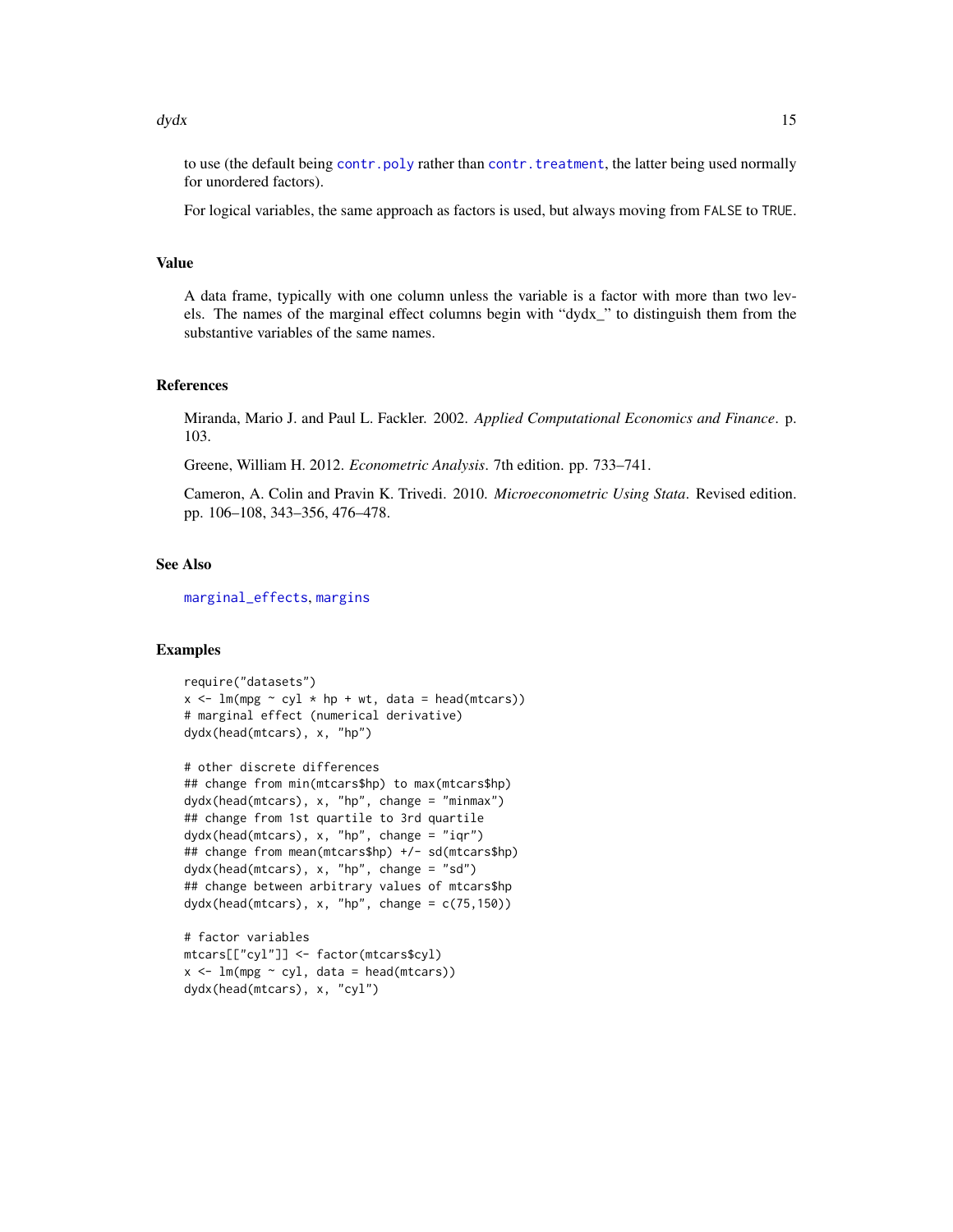<span id="page-15-0"></span>

#### <span id="page-15-1"></span>Description

Draw one or more perspectives plots reflecting predictions or marginal effects from a model, or the same using a flat heatmap or "filled contour" ([image](#page-0-0)) representation. Currently methods exist for "lm", "glm", and "loess" models.

#### Usage

```
## S3 method for class 'lm'
image(
 x,
  xvar = attributes(terms(x))[["term.labels"]][1],yvar = attributes(terms(x))[["term.labels"]][2],
  dx = xvar,what = c("prediction", "effect"),type = c("response", "link"),
  vcov = stats::vcov(x),nx = 25L,
 ny = nx,nz = 20,
 xlab = x \vee ar,
 vlab = vvar.
 xaxs = "i",yaxs = xaxs,
 bty = "o",col = gray(seq(0.05, 0.95, length.out = nz), alpha = 0.75),contour = TRUE,
  contour.labels = NULL,
  contour.drawlabels = TRUE,
  contour.cex = 0.6,
  contour.col = "black",
  contour.lty = 1,
  contour.lwd = 1,
  ...
)
## S3 method for class 'glm'
image(
 x,
 xvar = attributes(terms(x))[["termrback']][1],yvar = attributes(terms(x))[["term.labels"]][2],
 dx = xvar,
 what = c("prediction", "effect"),type = c("response", "link"),
```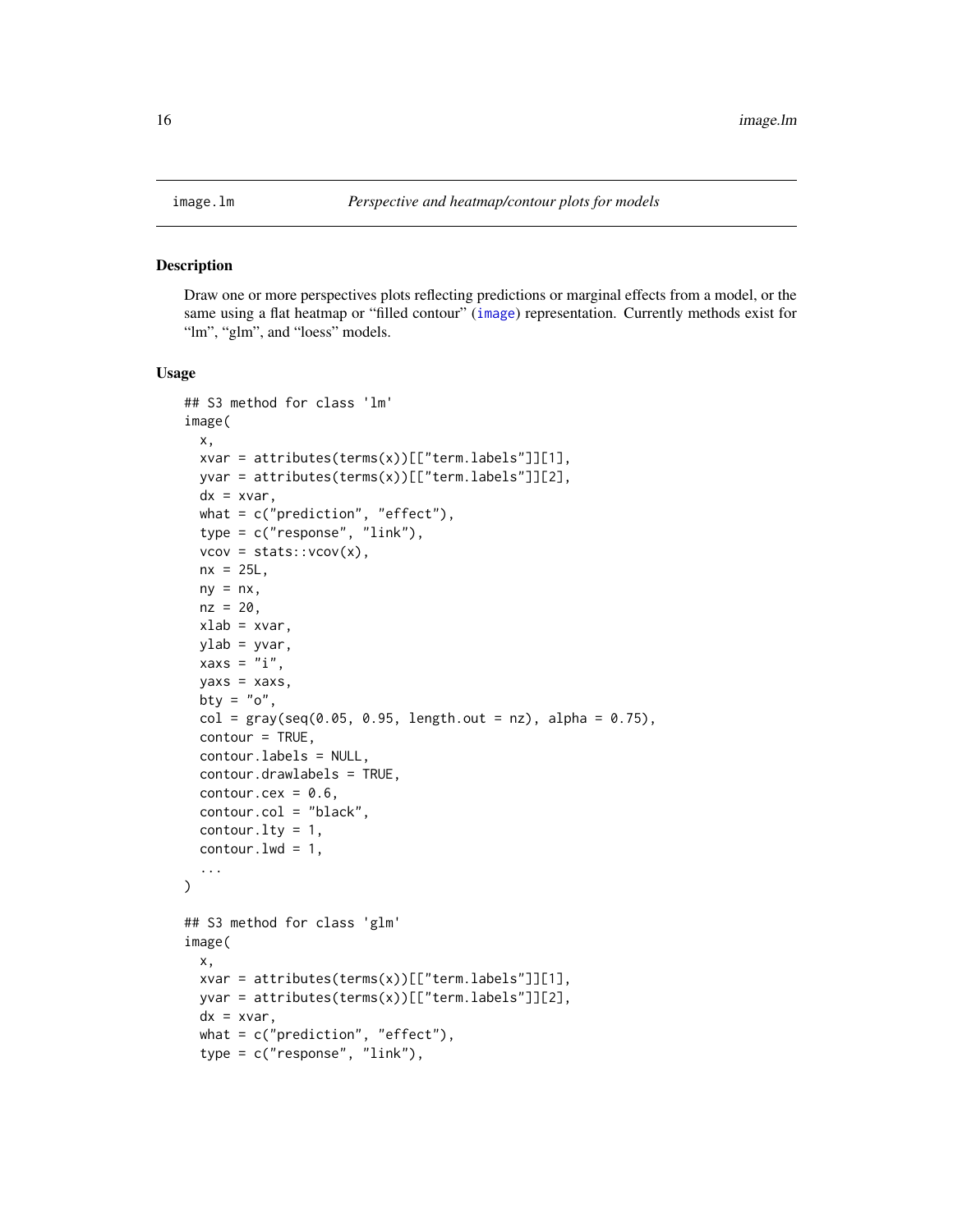image.lm 17

```
vcov = stats::vcov(x),
 nx = 25L,
 ny = nx,
 nz = 20,
  xlab = xvar,ylab = yvar,
  xaxs = "i",yaxs = xaxs,
 bty = "o",col = gray(seq(0.05, 0.95, length.out = nz), alpha = 0.75),contour = TRUE,
  contour.labels = NULL,
  contour.drawlabels = TRUE,
  contour.cex = 0.6,
  contour.col = "black",
  contour.lty = 1,
  contour.lwd = 1,
  ...
\lambda## S3 method for class 'loess'
image(
  x,
  xvar = attributes(terms(x))[["term.labels"]][1],
 yvar = attributes(terms(x))[["term.labels"]][2],
  dx = xvar,what = c("prediction", "effect"),type = c("response", "link"),
  vcov = stats::vcov(x),
 nx = 25L,
 ny = nx,nz = 20,
  xlab = xvar,
 ylab = yvar,
  xaxs = "i",yaxs = xaxs,
 bty = "o".
  col = gray(seq(0.05, 0.95, length.out = nz), alpha = 0.75),contour = TRUE,contour.labels = NULL,
  contour.drawlabels = TRUE,
  contour.cex = 0.6,
  contour.col = "black",
  contour.lty = 1,
  contour. lwd = 1,
  ...
)
```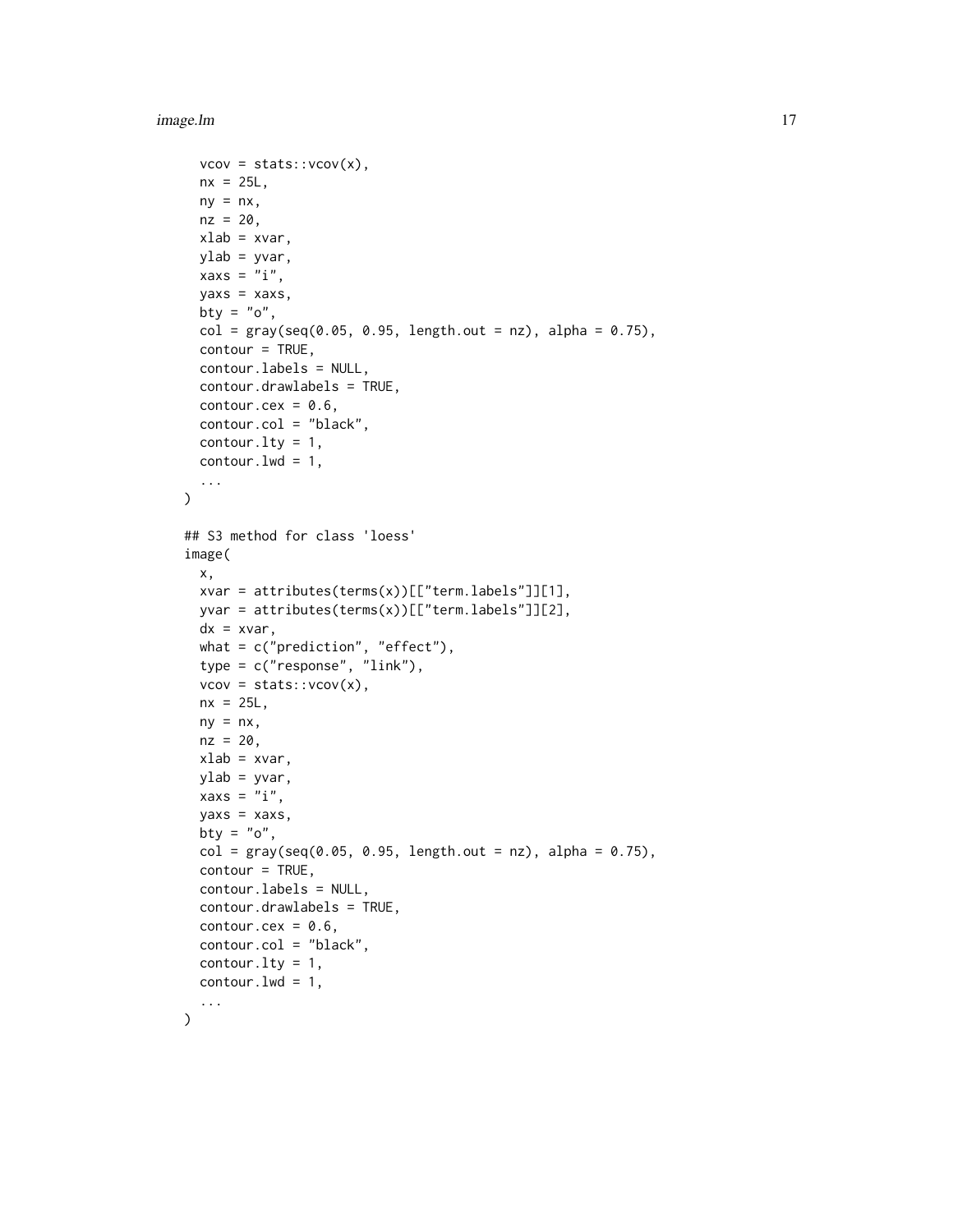```
## S3 method for class 'lm'
persp(
  x,
  xvar = attributes(terms(x))[["term.labels"]][1],yvar = attributes(terms(x))[["term.labels"]][2],
  dx = xvar,what = c("prediction", "effect"),type = c("response", "link"),
  vcov = stats::vcov(x),
  nx = 25L,
  ny = nx,theta = 45,
 phi = 10,
  shade = 0.75,
 xlab = xvar,
  ylab = yvar,
  zlab = if (match.arg(what) == "prediction") "Predicted value" else
    paste0("Marginal effect of ", dx),
  ticktype = c("detailed", "simple"),
  ...
\mathcal{L}## S3 method for class 'glm'
persp(
  x,
  xvar = attributes(terms(x))[["term.labels"]][1],yvar = attributes(terms(x))[["term.labels"]][2],
  dx = xvar,what = c("prediction", "effect"),type = c("response", "link"),
  vcov = stats::vcov(x),
 nx = 25L,
  ny = nx,
  theta = 45,
  phi = 10,
  shade = 0.75,
  xlab = x \vee ar.
  ylab = yvar,
  zlab = if (match.arg(what) == "prediction") "Predicted value" else
    paste0("Marginal effect of ", dx),
  ticktype = c("detailed", "simple"),
  ...
\lambda## S3 method for class 'loess'
persp(
 x,
  xvar = attributes(terms(x))[["term.labels"]][1],
```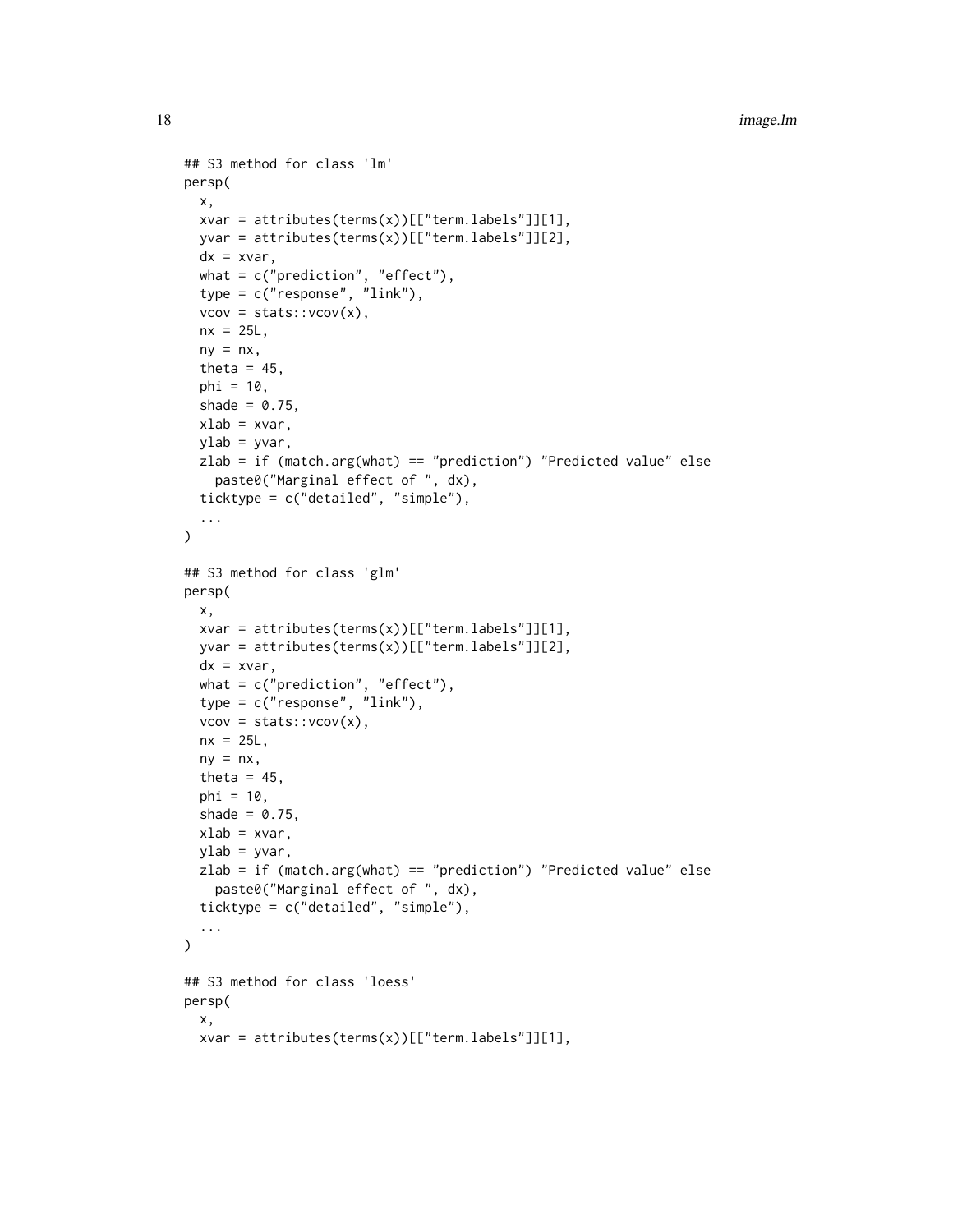<span id="page-18-0"></span>image.lm 19

```
yvar = attributes(terms(x))[["term.labels"]][2],
 dx = xvar,what = c("prediction", "effect"),type = c("response", "link"),
 vcov = stats::vcov(x),nx = 25L,ny = nx,theta = 45,
 phi = 10,
 shade = 0.75,
 xlab = xvar,ylab = yvar,
 zlab = if (match.arg(what) == "prediction") "Predicted value" else
  paste0("Marginal effect of ", dx),
 ticktype = c("detailed", "simple"),
  ...
\mathcal{L}
```
# Arguments

| X           | A model object.                                                                                                                                                               |
|-------------|-------------------------------------------------------------------------------------------------------------------------------------------------------------------------------|
| xvar        | A character string specifying the name of variable to use as the 'x' dimension in<br>the plot. See persp for details.                                                         |
| yvar        | A character string specifying the name of variable to use as the 'y' dimension in<br>the plot. See persp for details.                                                         |
| dx          | A character string specifying the name of the variable for which the conditional<br>average marginal effect is desired when what = "effect". By default this is<br>xvar.      |
| what        | A character string specifying whether to draw "prediction" (fitted values from<br>the model, calculated using predict) or "effect" (marginal effect of dx, using<br>margins). |
| type        | A character string specifying whether to calculate predictions on the response<br>scale (default) or link (only relevant for non-linear models).                              |
| <b>VCOV</b> | A matrix containing the variance-covariance matrix for estimated model coeffi-<br>cients, or a function to perform the estimation with model as its only argument.            |
| nx          | An integer specifying the number of points across x at which to calculate the<br>predicted value or marginal effect.                                                          |
| ny          | An integer specifying the number of points across y at which to calculate the<br>predicted value or marginal effect.                                                          |
| nz          | An integer specifying, for image, the number of breakpoints to use when color-<br>ing the plot.                                                                               |
| xlab        | A character string specifying the value of xlab in persp or image.                                                                                                            |
| ylab        | A character string specifying the value of ylab in persp or image.                                                                                                            |
| xaxs        | A character string specifying the x-axis type (see par).                                                                                                                      |
| yaxs        | A character string specifying the y-axis type (see par).                                                                                                                      |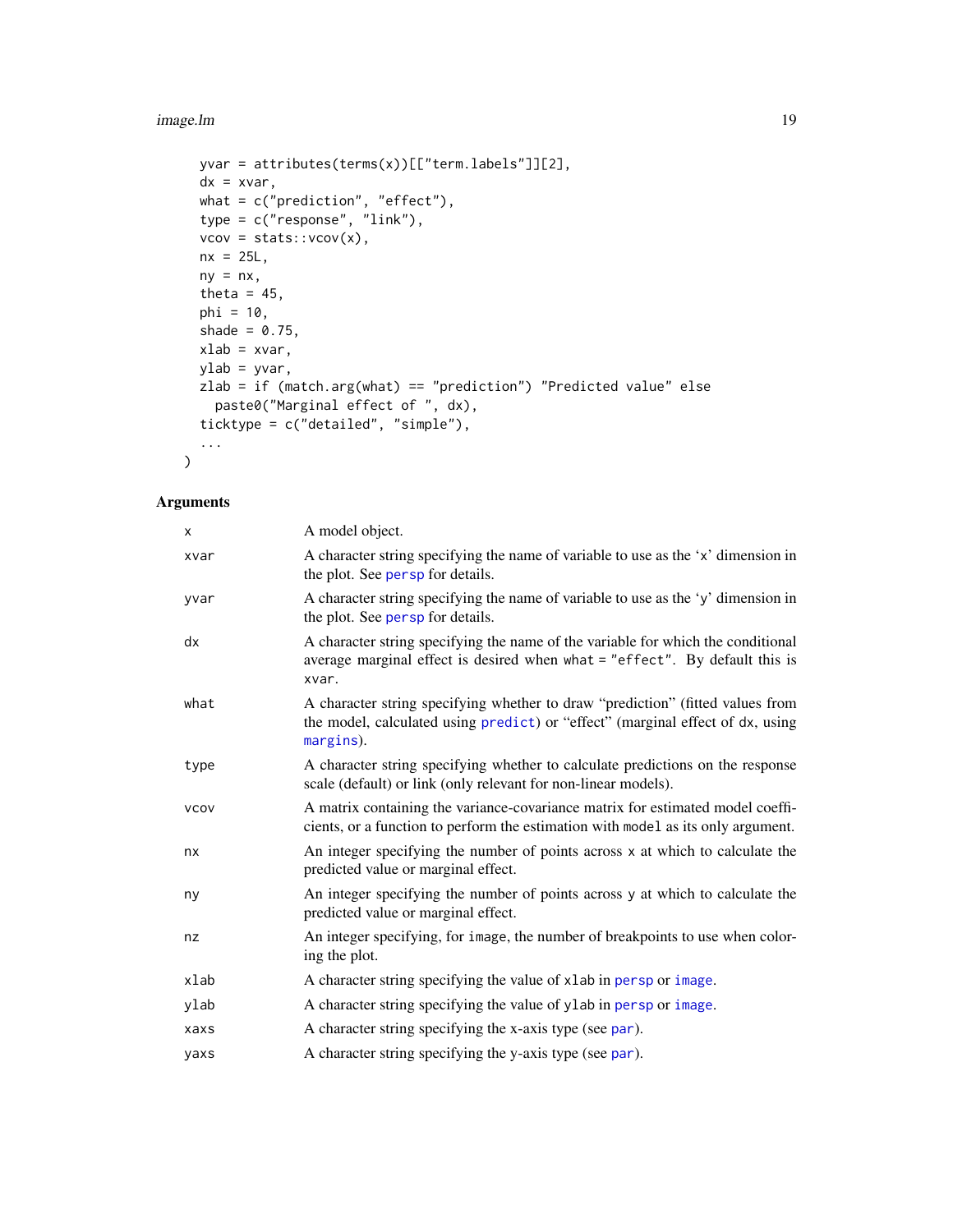<span id="page-19-0"></span>

| bty                | A character string specifying the box type (see par).                                                                                                   |
|--------------------|---------------------------------------------------------------------------------------------------------------------------------------------------------|
| col                | A character vector specifying colors to use when coloring the contour plot.                                                                             |
| contour            | For image, a logical specifying whether to overlay contour lines onto the heatmap<br>using contour.                                                     |
|                    | contour. labels For image, if contour = TRUE a logical specifying whether to overlay contour<br>lines onto the heatmap.                                 |
| contour.drawlabels |                                                                                                                                                         |
|                    | For image, if contour = TRUE a logical specifying whether to overlay contour<br>lines onto the heatmap.                                                 |
| contour.cex        | For image, if contour = TRUE and contour . drawlabels = TRUE a numeric spec-<br>if ying the label size for contour line labels (see par).               |
| contour.col        | For image, if contour = TRUE a character string specifying a color for contour<br>lines.                                                                |
| contour.lty        | For image, if contour $=$ TRUE an integer specifying a line type for contour lines<br>(see par).                                                        |
| contour.lwd        | For image, if contour = TRUE an integer specifying a line width for contour<br>lines (see par).                                                         |
| $\cdots$           | Additional arguments passed to persp or image.                                                                                                          |
| theta              | For persp, an integer vector specifying the value of theta in persp. If length<br>greater than 1, multiple subplots are drawn with different rotations. |
| phi                | For persp, an integer vector specifying the value of phi in persp. If length<br>greater than 1, multiple subplots are drawn with different rotations.   |
| shade              | For persp, an integer vector specifying the value of shade in persp.                                                                                    |
| zlab               | A character string specifying the value of zlab (vertical axis label) in persp.                                                                         |
| ticktype           | A character string specifying one of: "detailed" (the default) or "simple". See<br>persp.                                                               |

#### See Also

[plot.margins](#page-33-1), [cplot](#page-1-1)

# Examples

```
## Not run:
 require('datasets')
  # prediction from several angles
 m <- lm(mpg ~ wt*drat, data = mtcars)
 persp(m, theta = c(45, 135, 225, 315))
  # flat/heatmap representation
  image(m)
  # marginal effect of 'drat' across drat and wt
  m <- lm(mpg ~ wt*drat*I(drat^2), data = mtcars)
  persp(m, xvar = "drat", yvar = "wt", what = "effect",nx = 10, ny = 10, ticktype = "detailed")
```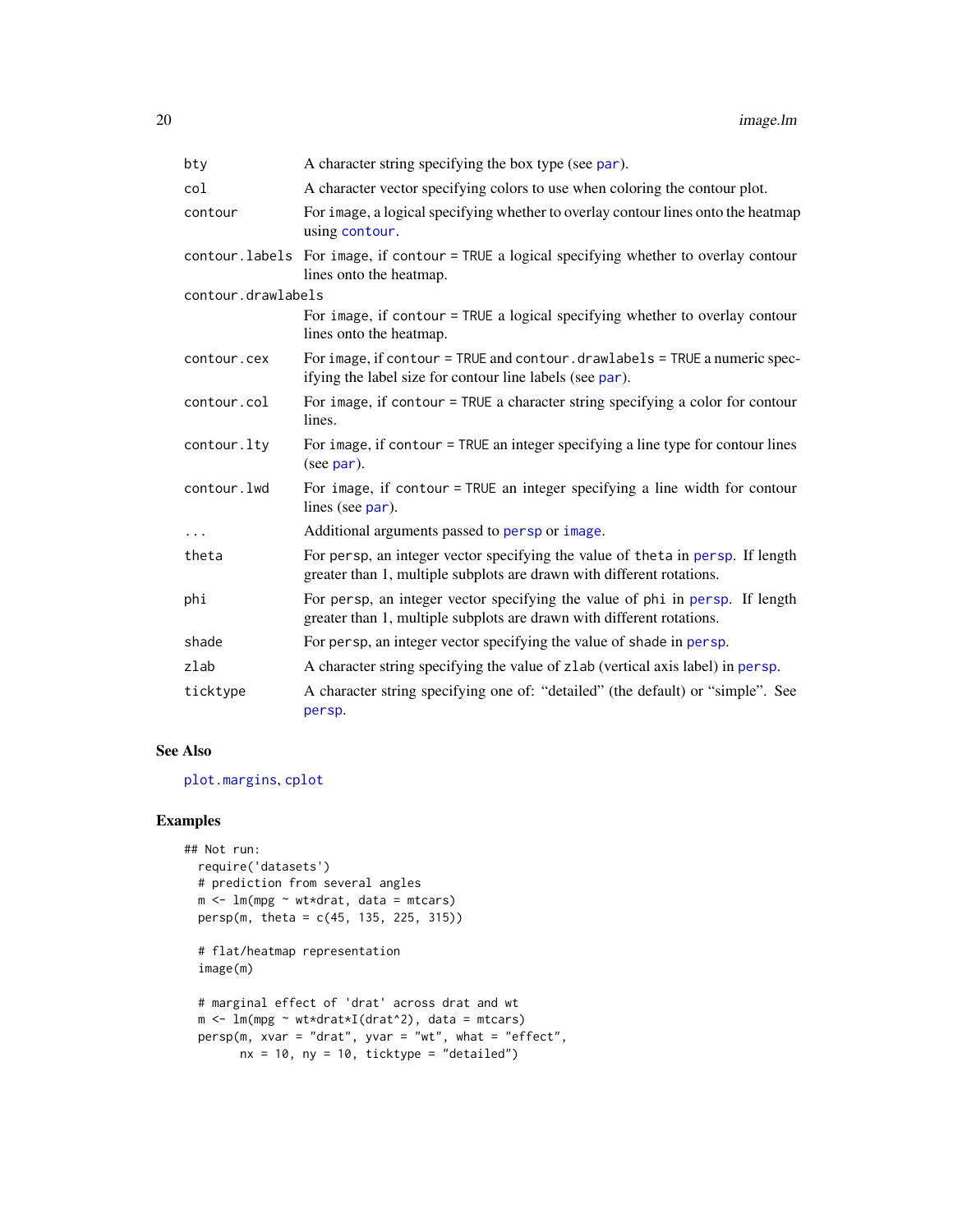```
# a non-linear model
 m <- glm(am ~ wt*drat, data = mtcars, family = binomial)
 persp(m, theta = c(30, 60)) # prediction
 # flat/heatmap representation
 image(m)
 # effects on linear predictor and outcome
 persp(m, xvar = "drat", yvar = "wt", what = "effect", type = "link")person(m, xvar = "drat", yvar = "wt", what = "effect", type = "response")## End(Not run)
```
<span id="page-20-1"></span>

| marginal_effects | Differentiate a Model Object with Respect to All (or Specified) Vari- |
|------------------|-----------------------------------------------------------------------|
|                  | ables                                                                 |

#### Description

Extract marginal effects from a model object, conditional on data, using [dydx](#page-11-1).

### Usage

```
marginal_effects(model, data, variables = NULL, ...)
## S3 method for class 'margins'
marginal_effects(model, data, variables = NULL, ...)
## S3 method for class 'clm'
marginal_effects(
 model,
 data = find_data(model, parent.frame()),
  variables = NULL,
  type = NULL,
  eps = 1e-07,
  varslist = NULL,
  as.data.frame = TRUE,
  ...
\mathcal{L}## Default S3 method:
marginal_effects(
 model,
  data = find_data(model, parent.frame()),
  variables = NULL,
  type = c("response", "link"),
  eps = 1e-07,
```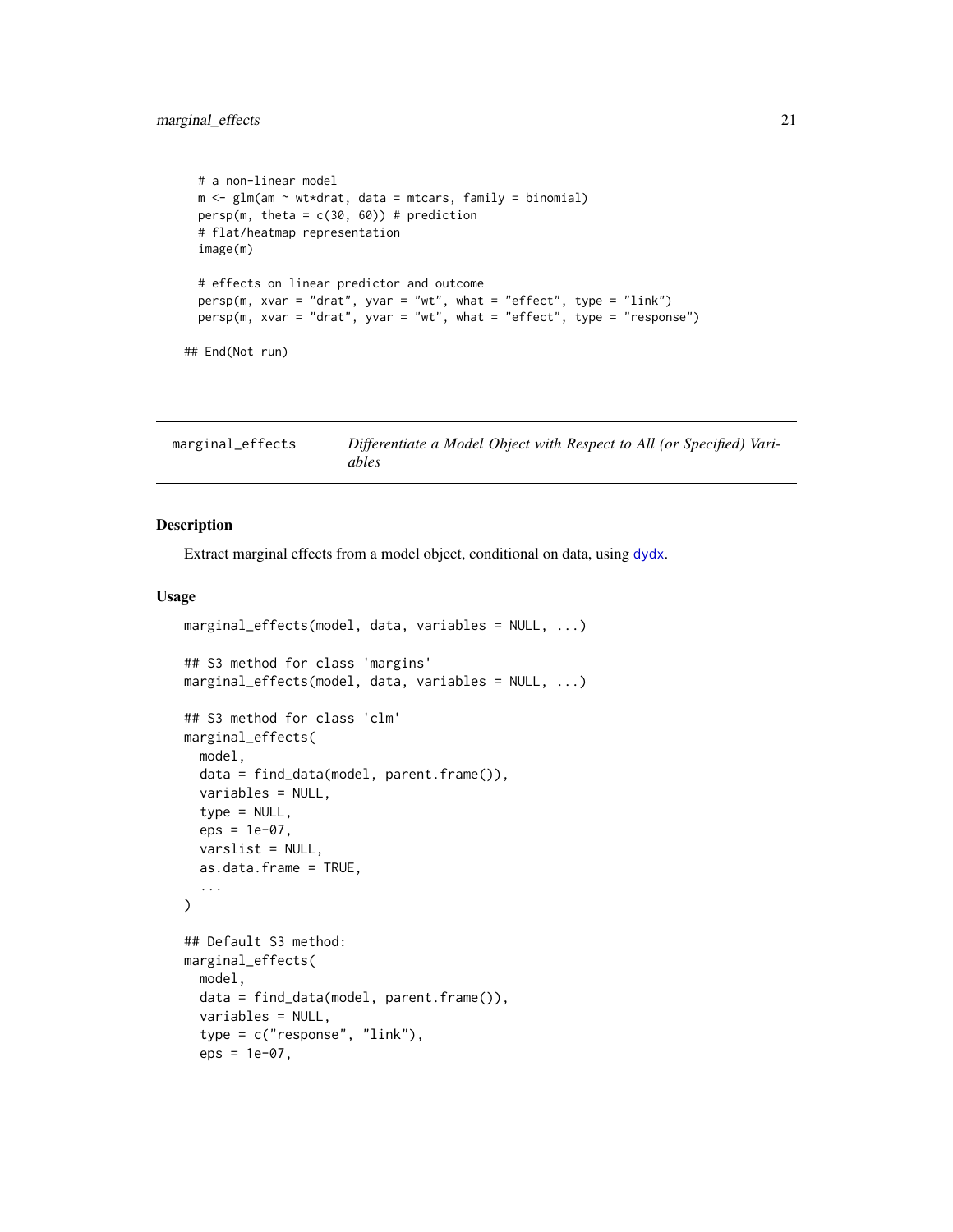```
as.data.frame = TRUE,
 varslist = NULL,
  ...
\lambda## S3 method for class 'glm'
marginal_effects(
 model,
 data = find_data(model, parent.frame()),
 variables = NULL,
  type = c("response", "link"),
  eps = 1e-07,
  varslist = NULL,
  as.data.frame = TRUE,
  ...
)
## S3 method for class 'lm'
marginal_effects(
 model,
 data = find_data(model, parent.frame()),
  variables = NULL,
  type = c("response", "link"),
  eps = 1e-07,
 varslist = NULL,
  as.data.frame = TRUE,
  ...
\mathcal{L}## S3 method for class 'loess'
marginal_effects(
 model,
  data = find_data(model, parent.frame()),
  variables = NULL,
  type = c("response", "link"),
  eps = 1e-07,
  as.data.frame = TRUE,
 varslist = NULL,
  ...
\mathcal{L}## S3 method for class 'merMod'
marginal_effects(
 model,
 data = find_data(model),
  variables = NULL,
  type = c("response", "link"),
  eps = 1e-07,
```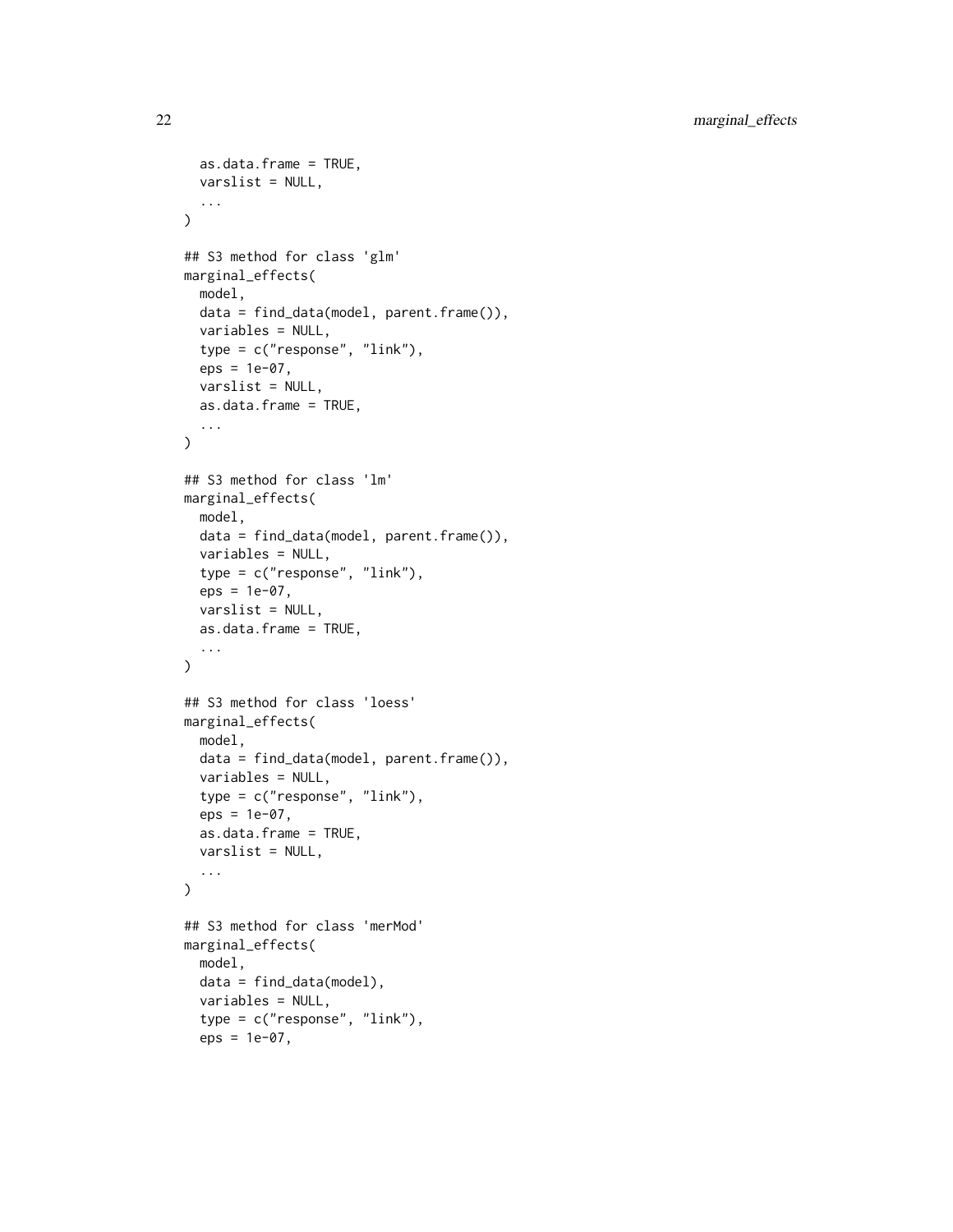```
as.data.frame = TRUE,
 varslist = NULL,
  ...
\mathcal{L}## S3 method for class 'lmerMod'
marginal_effects(
 model,
 data = find_data(model),
 variables = NULL,
  type = c("response", "link"),
  eps = 1e-07,
  as.data.frame = TRUE,
 varslist = NULL,
  ...
)
## S3 method for class 'multinom'
marginal_effects(
 model,
 data = find_data(model, parent.frame()),
 variables = NULL,
  type = NULL,
  eps = 1e-07,
 varslist = NULL,
  as.data.frame = TRUE,
  ...
\mathcal{L}## S3 method for class 'nnet'
marginal_effects(
 model,
  data = find_data(model, parent.frame()),
  variables = NULL,
  type = NULL,
  eps = 1e-07,
  varslist = NULL,
 as.data.frame = TRUE,
  ...
\mathcal{L}## S3 method for class 'polr'
marginal_effects(
 model,
  data = find_data(model, parent.frame()),
  variables = NULL,
  type = NULL,
  eps = 1e-07,
```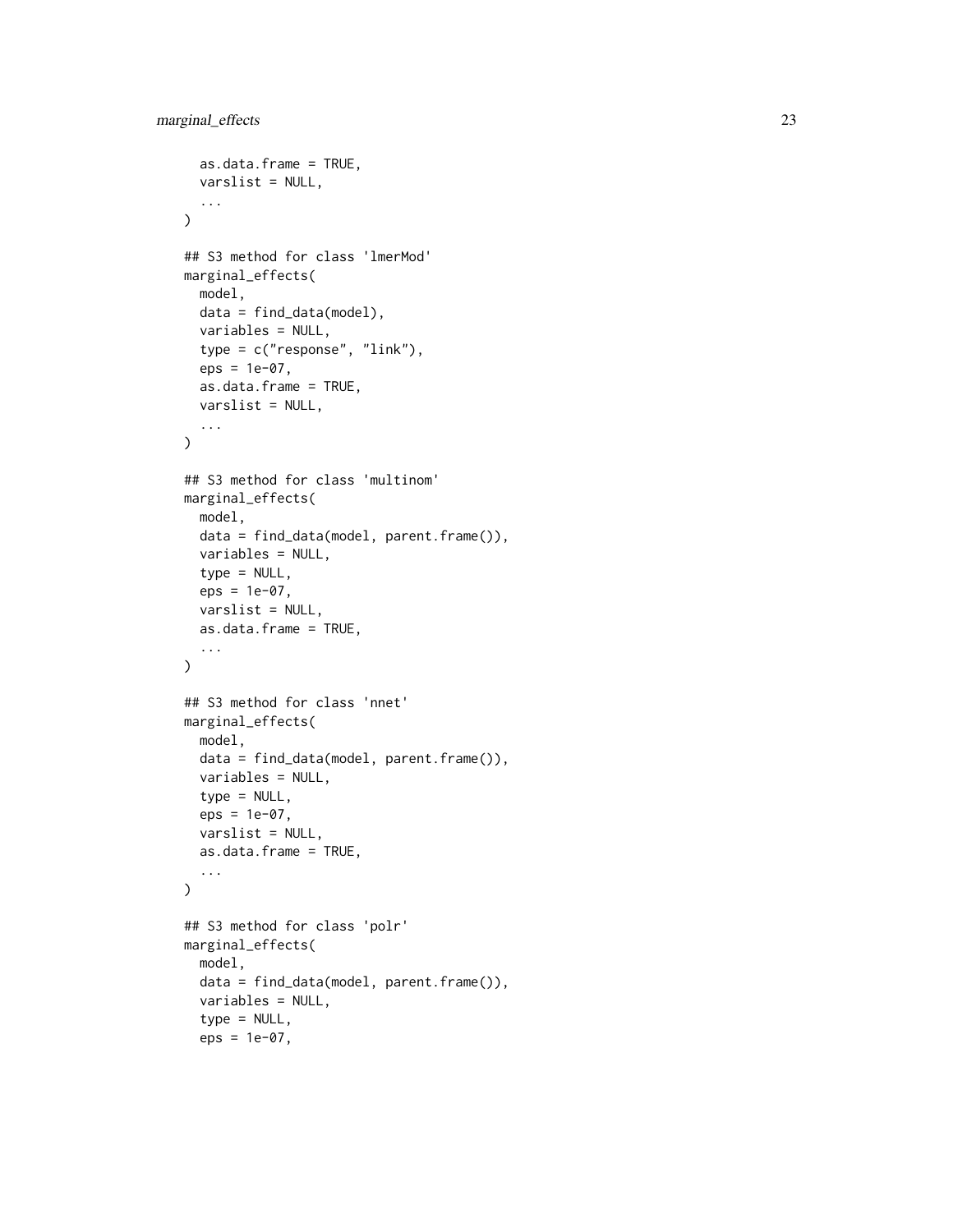```
varslist = NULL,
  as.data.frame = TRUE,
  ...
\lambda
```
# Arguments

| model         | A model object, perhaps returned by lm or glm                                                                                                                                                                                                                            |
|---------------|--------------------------------------------------------------------------------------------------------------------------------------------------------------------------------------------------------------------------------------------------------------------------|
| data          | A data frame over which to calculate marginal effects. This is optional, but may<br>be required when the underlying modelling function sets model = FALSE.                                                                                                               |
| variables     | A character vector with the names of variables for which to compute the marginal<br>effects. The default (NULL) returns marginal effects for all variables.                                                                                                              |
|               | Arguments passed to methods, and onward to dydx methods and possibly further<br>to prediction methods. This can be useful, for example, for setting type (pre-<br>dicted value type), eps (precision), or category (category for multi-category<br>outcome models), etc. |
| type          | A character string indicating the type of marginal effects to estimate. Mostly<br>relevant for non-linear models, where the reasonable options are "response" (the<br>default) or "link" (i.e., on the scale of the linear predictor in a GLM).                          |
| eps           | A numeric value specifying the "step" to use when calculating numerical deriva-<br>tives. By default this is the smallest floating point value that can be represented<br>on the present architecture.                                                                   |
| varslist      | A list structure used internally by margins. Users should not set this.                                                                                                                                                                                                  |
| as.data.frame | A logical indicating whether to return a data frame (the default) or a matrix.                                                                                                                                                                                           |

# Details

Users likely want to use the fully featured [margins](#page-24-1) function rather than marginal\_effects, which merely performs estimation of the marginal effects but simply returns a data frame. [margins](#page-24-1), by contrast, does some convenient packaging around these results and supports additional functionality, like variance estimation and counterfactual estimation procedures. The methods for this function provide lower-level functionality that extracts unit-specific marginal effects from an estimated model with respect to *all* variables specified in data (or the subset specified in variables) and returns a data frame. See [dydx](#page-11-1) for computational details. Note that for factor and logical class variables, discrete changes in the outcome are reported rather than instantaneous marginal effects.

Methods are currently implemented for the following object classes:

- "betareg", see [betareg](#page-0-0)
- "glm", see [glm](#page-0-0), [glm.nb](#page-0-0)
- "ivreg", see [ivreg](#page-0-0)
- "lm", see [lm](#page-0-0)
- "loess", see [loess](#page-0-0)
- "merMod", see [lmer](#page-0-0), [glmer](#page-0-0)
- "multinom", see [multinom](#page-0-0)
- "nnet", see [nnet](#page-0-0)

<span id="page-23-0"></span>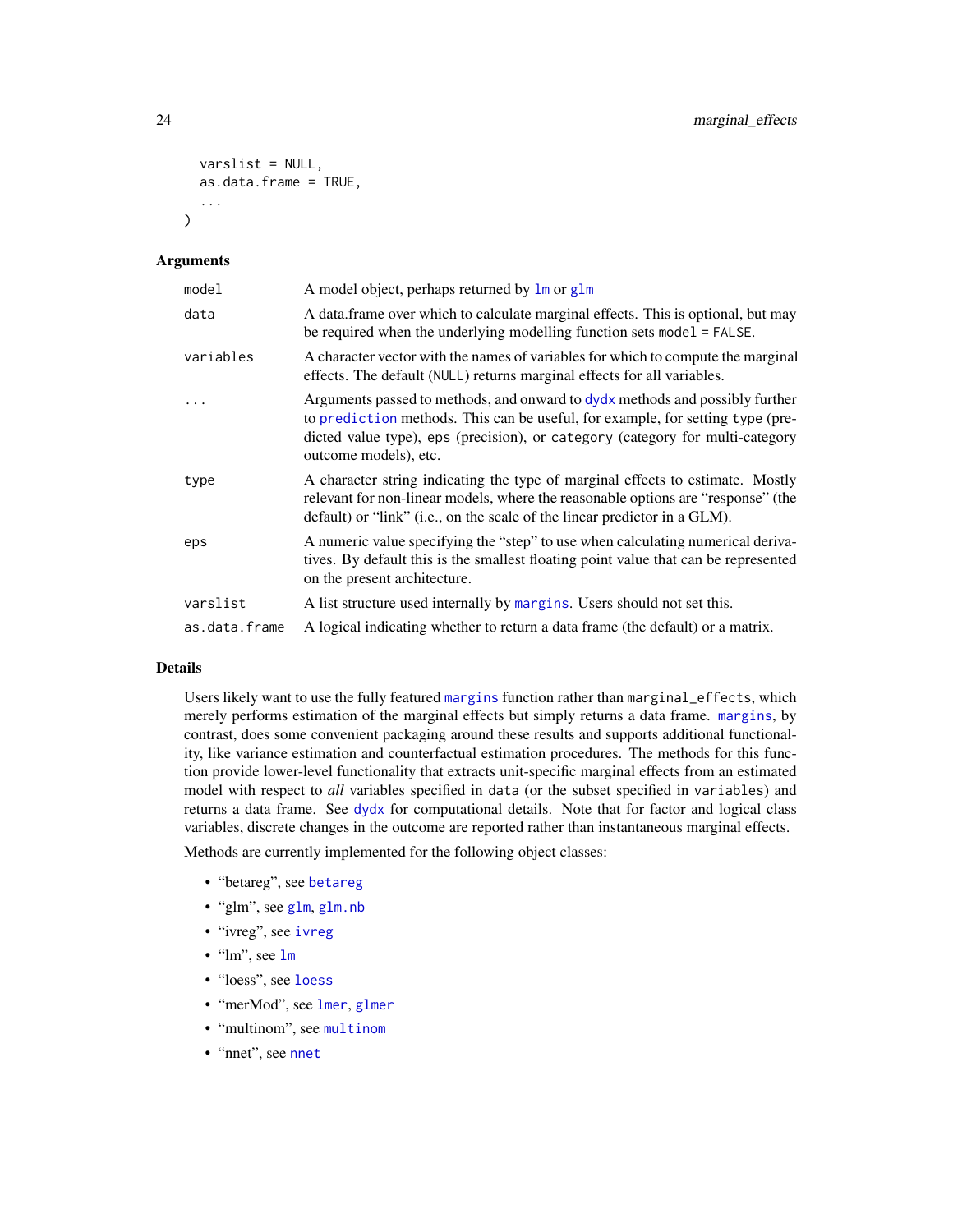#### <span id="page-24-0"></span>margins 25

- "polr", see [polr](#page-0-0)
- "svyglm", see [svyglm](#page-0-0)

A method is also provided for the object classes "margins" to return a simplified data frame from complete "margins" objects.

#### Value

An data frame with number of rows equal to nrow(data), where each row is an observation and each column is the marginal effect of a variable used in the model formula.

#### See Also

[dydx](#page-11-1), [margins](#page-24-1)

# Examples

```
require("datasets")
x \leq 1m(mpg ~ cyl * hp + wt, data = mtcars)
marginal_effects(x)
# factor variables report discrete differences
x \leq \text{Im}(\text{mpg} \sim \text{factor}(cyl) \times \text{factor}(am), \text{ data = mtcars})marginal_effects(x)
# get just marginal effects from "margins" object
require('datasets')
m \le - margins(lm(mpg \sim hp, data = mtcars[1:10,]))
marginal_effects(m)
marginal_effects(m)
# multi-category outcome
if (requireNamespace("nnet")) {
  data("iris3", package = "datasets")
  ird \leftarrow data.frame(rbind(iris3[,1], iris3[,2], iris3[,3]),species = factor(c(rep("s",50), rep("c", 50), rep("v", 50))))
  m \le - nnet::nnet(species \sim ., data = ird, size = 2, rang = 0.1,
                   decay = 5e-4, maxit = 200, trace = FALSE)
  marginal_effects(m) # default
  marginal_effects(m, category = "v") # explicit category
}
```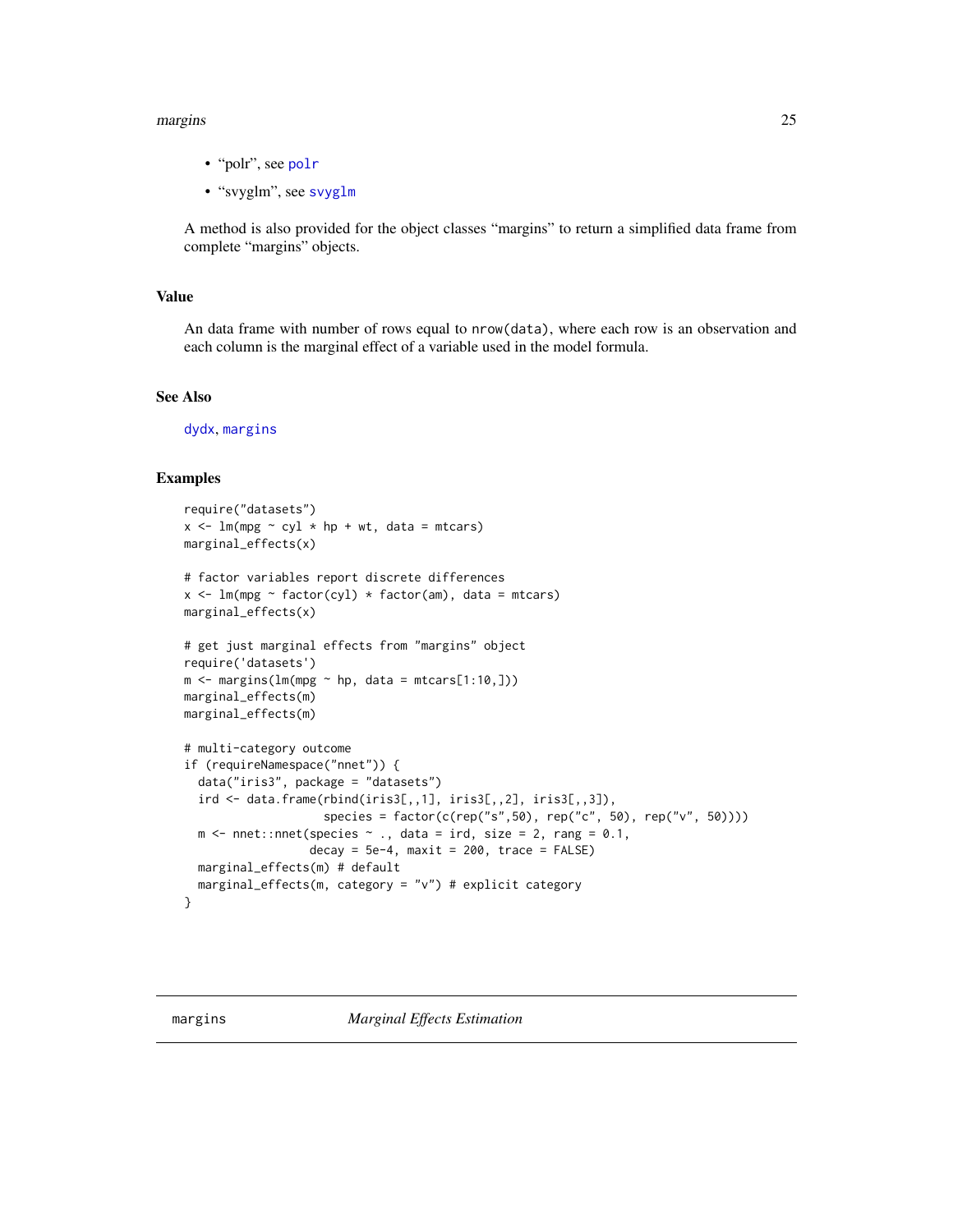#### <span id="page-25-0"></span>Description

This package is an R port of Stata's 'margins' command, implemented as an S3 generic margins() for model objects, like those of class "lm" and "glm". margins() is an S3 generic function for building a "margins" object from a model object. Methods are currently implemented for several model classes (see Details, below).

margins provides "marginal effects" summaries of models. Marginal effects are partial derivatives of the regression equation with respect to each variable in the model for each unit in the data; average marginal effects are simply the mean of these unit-specific partial derivatives over some sample. In ordinary least squares regression with no interactions or higher-order term, the estimated slope coefficients are marginal effects. In other cases and for generalized linear models, the coefficients are not marginal effects at least not on the scale of the response variable. margins therefore provides ways of calculating the marginal effects of variables to make these models more interpretable.

The package also provides a low-level function, [marginal\\_effects](#page-20-1), to estimate those quantities and return a data frame of unit-specific effects and another even lower-level function, [dydx](#page-11-1), to provide variable-specific derivatives from models. Some of the underlying architecture for the package is provided by the low-level function [prediction](#page-0-0), which provides a consistent data frame interface to [predict](#page-0-0) for a large number of model types. If a prediction method exists for a model class, margin should work for the model class but only those classes listed here have been tested and specifically supported.

#### Usage

```
margins(model, ...)
## S3 method for class 'betareg'
margins(
 model,
  data = find_data(model, parent.frame()),
  variables = NULL,
  at = NULL,type = c("response", "link"),
  vcov = stats::vcov(model, phi = FALSE),
  vce = c("delta", "simulation", "bootstrap", "none"),
  iterations = 50L,
  unit_ses = FALSE,
  eps = 1e-07,
  ...
)
## S3 method for class 'clm'
margins(
 model,
  data = find_data(model, parent.frame()),
  variables = NULL,
  at = NULL,type = c("response", "link"),
  vec = "none",eps = 1e-07,
```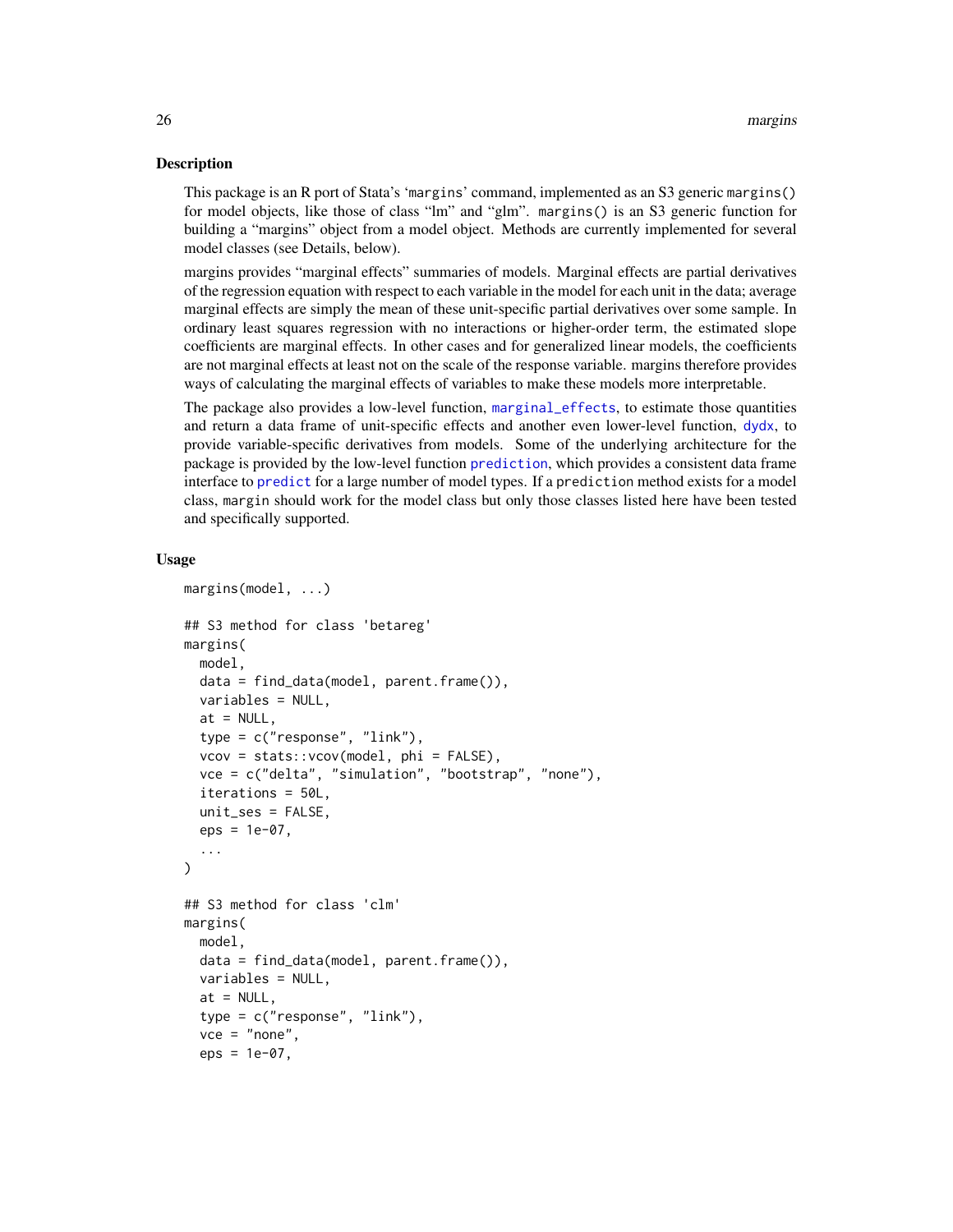margins 27

```
...
\lambda## Default S3 method:
margins(
  model,
  data = find_data(model, parent.frame()),
  variables = NULL,
  at = NULL,type = c("response", "link"),
  vcov = stats::vcov(model),
  vce = c("delta", "simulation", "bootstrap", "none"),
  iterations = 50L,
 unit_ses = FALSE,
 eps = 1e-07,
  ...
\mathcal{L}## S3 method for class 'glm'
margins(
 model,
 data = find_data(model, parent.frame()),
  variables = NULL,
  at = NULL,type = c("response", "link"),
  vcov = stats::vcov(model),
  vce = c("delta", "simulation", "bootstrap", "none"),
  iterations = 50L,
 unit_ses = FALSE,
 eps = 1e-07,
  ...
)
## S3 method for class 'lm'
margins(
 model,
 data = find_data(model, parent.frame()),
 variables = NULL,
  at = NULL,type = c("response", "link"),
  vcov = stats::vcov(model),
  vce = c("delta", "simulation", "bootstrap", "none"),
  iterations = 50L,
 unit_ses = FALSE,
 eps = 1e-07,
  ...
)
```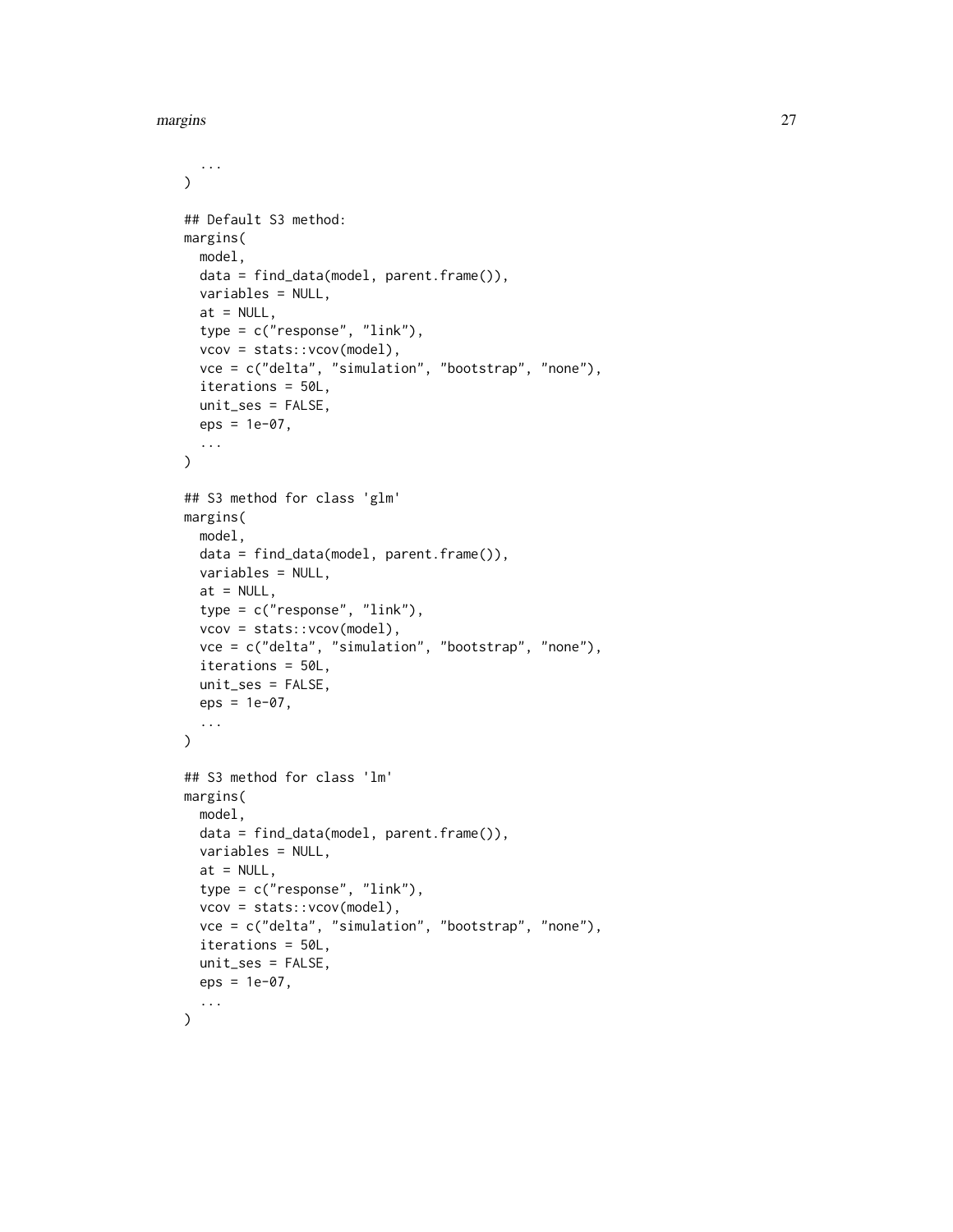28 margins and the contract of the contract of the contract of the contract of the contract of the contract of the contract of the contract of the contract of the contract of the contract of the contract of the contract of

```
## S3 method for class 'loess'
margins(
 model,
 data,
 variables = NULL,
 at = NULL,vec = "none",eps = 1e-07,
  ...
)
## S3 method for class 'merMod'
margins(
 model,
 data = find_data(model),
  variables = NULL,
 at = NULL,type = c("response", "link"),
  vcov = stats::vcov(model),
  vce = c("delta", "simulation", "bootstrap", "none"),
  iterations = 50L,
 unit_ses = FALSE,
  eps = 1e-07,
  ...
\lambda## S3 method for class 'lmerMod'
margins(
 model,
 data = find_data(model),
  variables = NULL,
 at = NULL,type = c("response", "link"),
  vcov = stats::vcov(model),
  vce = c("delta", "simulation", "bootstrap", "none"),
  iterations = 50L,
 unit_ses = FALSE,
 eps = 1e-07,
  ...
\mathcal{L}## S3 method for class 'multinom'
margins(
 model,
  data = find_data(model, parent.frame()),
  variables = NULL,
  at = NULL,type = NULL,
```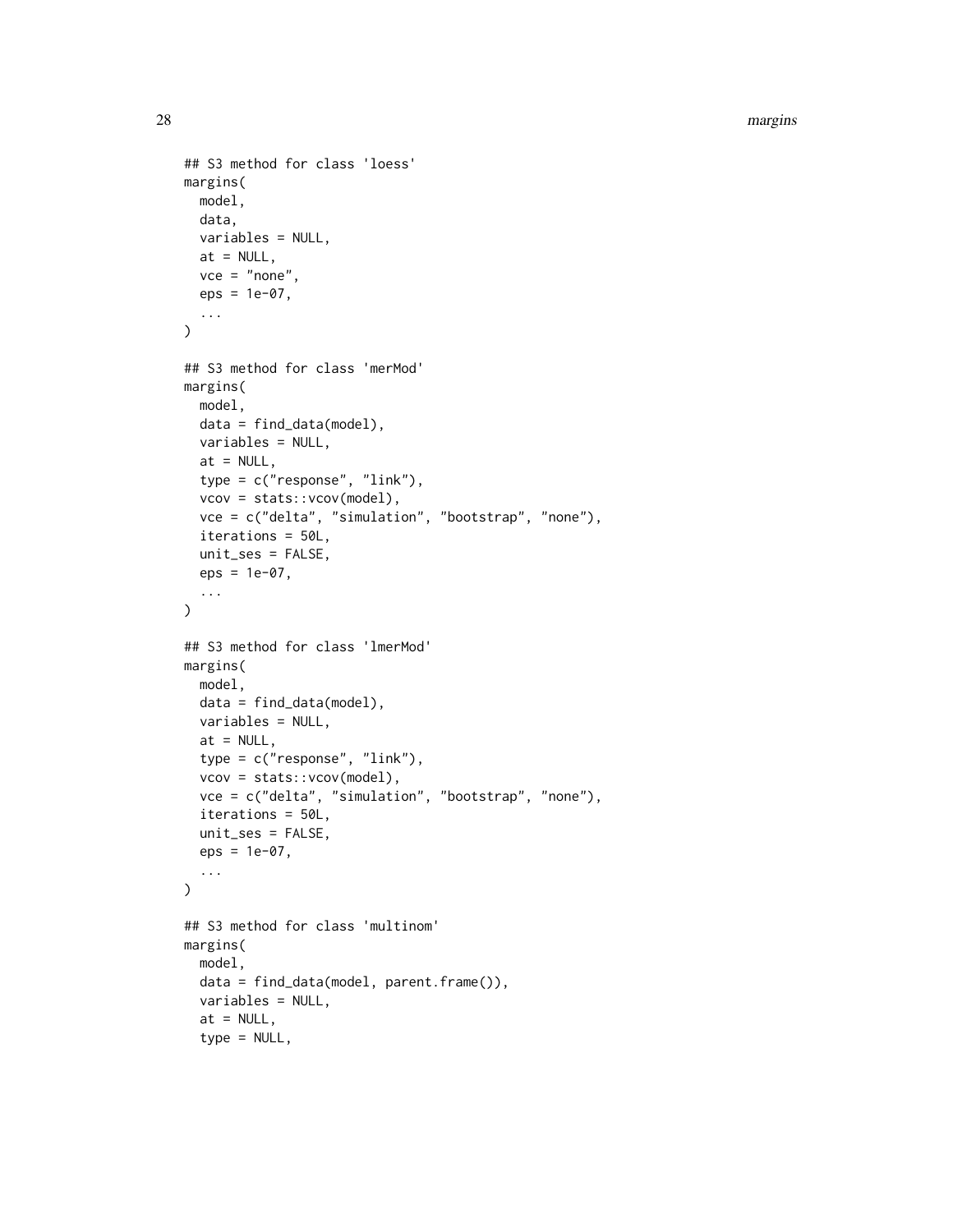```
vcov = stats::vcov(model),
  vce = c("delta", "simulation", "bootstrap", "none"),
  iterations = 50L,
 unit_ses = FALSE,
 eps = 1e-07,
  ...
)
## S3 method for class 'nnet'
margins(
 model,
 data = find_data(model, parent.frame()),
 variables = NULL,
 at = NULL,vec = "none",eps = 1e-07,
  ...
)
## S3 method for class 'polr'
margins(
 model,
 data = find_data(model, parent.frame()),
 variables = NULL,
 at = NULL,type = NULL,
  vcov = stats::vcov(model),
  vce = c("delta", "simulation", "bootstrap", "none"),
  iterations = 50L,
 unit_ses = FALSE,
 eps = 1e-07,
  ...
\mathcal{L}margins_summary(model, ..., level = 0.95, by_factor = TRUE)
## S3 method for class 'svyglm'
margins(
 model,
 data = find_data(model, parent.frame()),
  design,
 variables = NULL,
  at = NULL,type = c("response", "link"),
  vcov = stats::vcov(model),
  vce = c("delta", "simulation", "bootstrap", "none"),
  iterations = 50L,
  unit_ses = FALSE,
```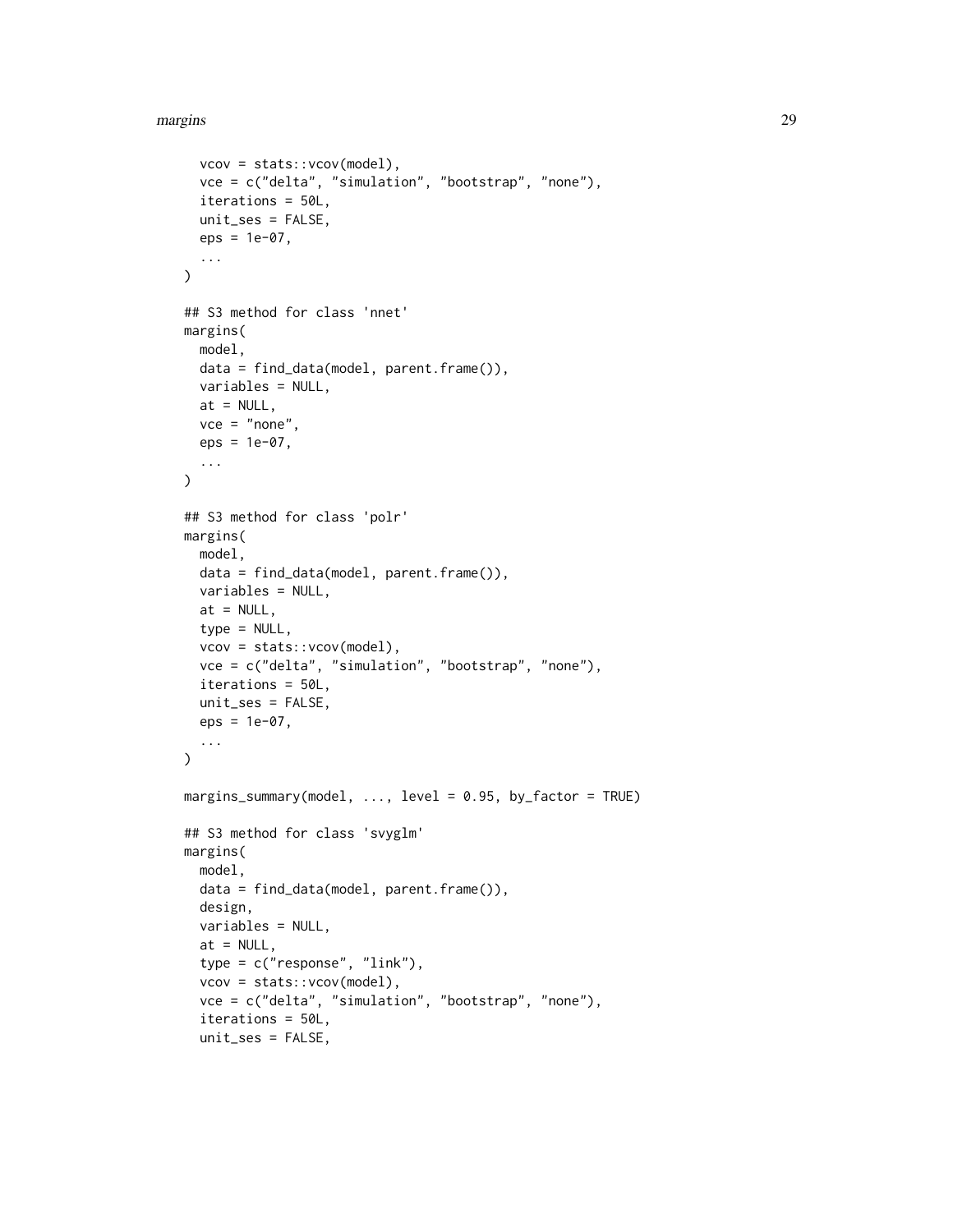```
30 margins
```

```
eps = 1e-07,
 ...
\big)
```
# Arguments

| model       | A model object. See Details for supported model classes.                                                                                                                                                                                                                                                                                                                                                                                                                                                                                                                                                                                                                                                                                                                |
|-------------|-------------------------------------------------------------------------------------------------------------------------------------------------------------------------------------------------------------------------------------------------------------------------------------------------------------------------------------------------------------------------------------------------------------------------------------------------------------------------------------------------------------------------------------------------------------------------------------------------------------------------------------------------------------------------------------------------------------------------------------------------------------------------|
| $\ddots$    | Arguments passed to methods, and onward to dydx methods and possibly further<br>to prediction methods. This can be useful, for example, for setting type (pre-<br>dicted value type), eps (precision), or category (category for multi-category<br>outcome models), etc.                                                                                                                                                                                                                                                                                                                                                                                                                                                                                                |
| data        | A data frame containing the data at which to evaluate the marginal effects, as in<br>predict. This is optional, but may be required when the underlying modelling<br>function sets model = $FALSE.$                                                                                                                                                                                                                                                                                                                                                                                                                                                                                                                                                                     |
| variables   | A character vector with the names of variables for which to compute the marginal<br>effects. The default (NULL) returns marginal effects for all variables.                                                                                                                                                                                                                                                                                                                                                                                                                                                                                                                                                                                                             |
| at          | A list of one or more named vectors, specifically values at which to calculate<br>the marginal effects. This is an analogue of Stata's, at () option. The specified<br>values are fully combined (i.e., a cartesian product) to find AMEs for all com-<br>binations of specified variable values. Rather than a list, this can also be a data<br>frame of combination levels if only a subset of combinations are desired. These<br>are used to modify the value of data when calculating AMEs across specified<br>values (see build_datalist for details on use). Note: This does not calculate<br>AMEs for subgroups but rather for counterfactual datasets where all observaa-<br>tions take the specified values; to obtain subgroup effects, subset data directly. |
| type        | A character string indicating the type of marginal effects to estimate. Mostly<br>relevant for non-linear models, where the reasonable options are "response" (the<br>default) or "link" (i.e., on the scale of the linear predictor in a GLM).                                                                                                                                                                                                                                                                                                                                                                                                                                                                                                                         |
| <b>VCOV</b> | A matrix containing the variance-covariance matrix for estimated model coeffi-<br>cients, or a function to perform the estimation with model as its only argument.                                                                                                                                                                                                                                                                                                                                                                                                                                                                                                                                                                                                      |
| vce         | A character string indicating the type of estimation procedure to use for esti-<br>mating variances. The default ("delta") uses the delta method. Alternatives are<br>"bootstrap", which uses bootstrap estimation, or "simulation", which averages<br>across simulations drawn from the joint sampling distribution of model coeffi-<br>cients. The latter two are extremely time intensive.                                                                                                                                                                                                                                                                                                                                                                           |
| iterations  | If $vec =$ "bootstrap", the number of bootstrap iterations. If $vec =$ "simulation",<br>the number of simulated effects to draw. Ignored otherwise.                                                                                                                                                                                                                                                                                                                                                                                                                                                                                                                                                                                                                     |
| unit_ses    | If vce = "delta", a logical specifying whether to calculate and return unit-<br>specific marginal effect variances. This calculation is time consuming and the<br>information is often not needed, so this is set to FALSE by default.                                                                                                                                                                                                                                                                                                                                                                                                                                                                                                                                  |
| eps         | A numeric value specifying the "step" to use when calculating numerical deriva-<br>tives.                                                                                                                                                                                                                                                                                                                                                                                                                                                                                                                                                                                                                                                                               |
| level       | A numeric value specifying the confidence level for calculating p-values and<br>confidence intervals.                                                                                                                                                                                                                                                                                                                                                                                                                                                                                                                                                                                                                                                                   |
| by_factor   | A logical specifying whether to order the output by factor (the default, TRUE).                                                                                                                                                                                                                                                                                                                                                                                                                                                                                                                                                                                                                                                                                         |

<span id="page-29-0"></span>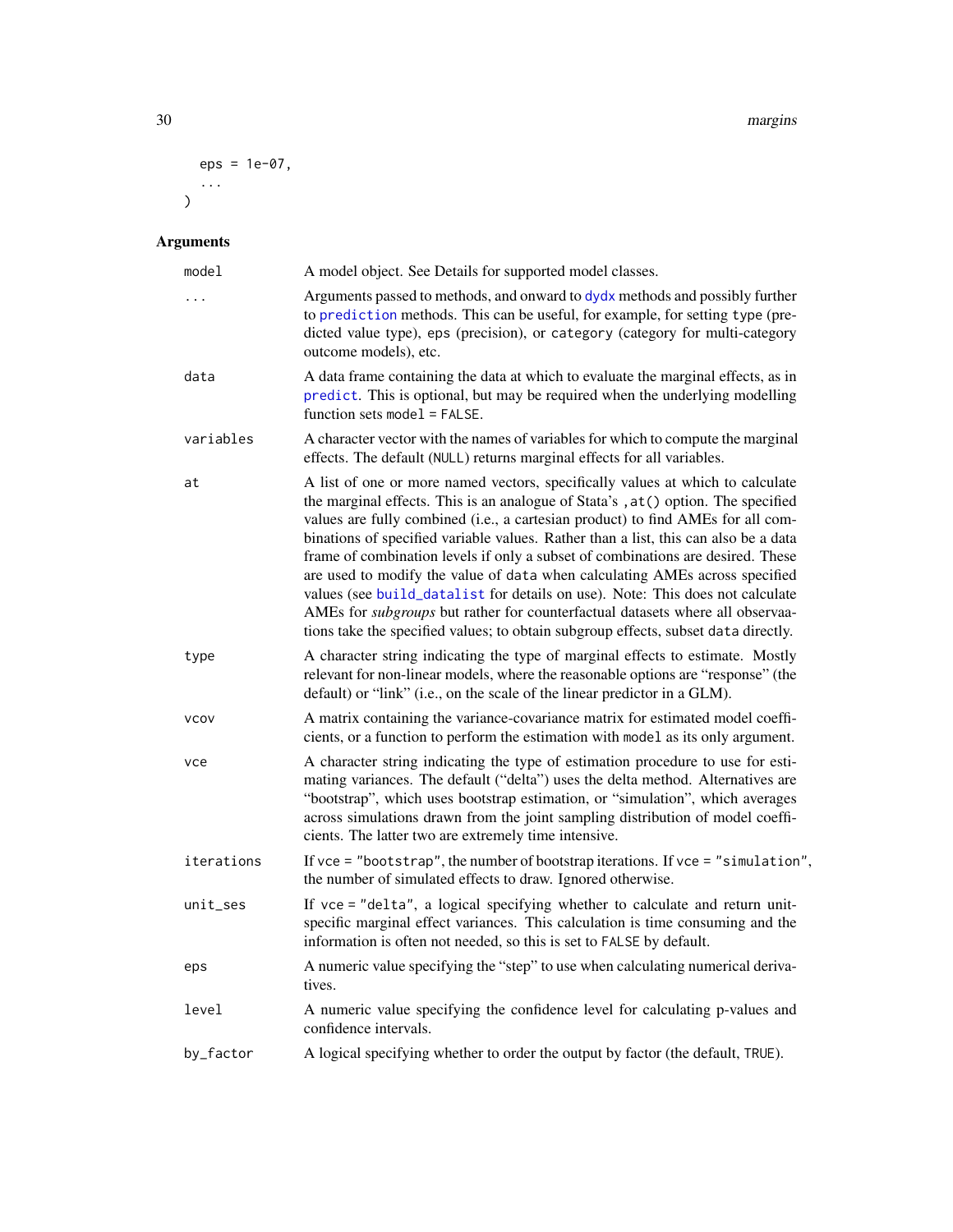#### <span id="page-30-0"></span>margins 31

| design | Only for models estimated using svyglm, the "survey.design" object used to |
|--------|----------------------------------------------------------------------------|
|        | estimate the model. This is required.                                      |

#### Details

Methods for this generic return a "margins" object, which is a data frame consisting of the original data, predicted values and standard errors thereof, estimated marginal effects from the model model (for all variables used in the model, or the subset specified by variables), along with attributes describing various features of the marginal effects estimates.

The default print method is concise; a more useful summary method provides additional details.

margins\_summary is sugar that provides a more convenient way of obtaining the nested call: summary(margins(...)).

Methods are currently implemented for the following object classes:

- "betareg", see [betareg](#page-0-0)
- "glm", see [glm](#page-0-0), [glm.nb](#page-0-0)
- "ivreg", see [ivreg](#page-0-0)
- "lm", see [lm](#page-0-0)
- "loess", see [loess](#page-0-0)
- "merMod", see [lmer](#page-0-0), [glmer](#page-0-0)
- "nnet", see [nnet](#page-0-0)
- "polr", see [polr](#page-0-0)
- "svyglm", see [svyglm](#page-0-0)

The margins methods simply construct a list of data frames based upon the values of at (using [build\\_datalist](#page-0-0)), calculate marginal effects for each data frame (via [marginal\\_effects](#page-20-1) and, in turn, [dydx](#page-11-1) and [prediction](#page-0-0)), stacks the results together, and provides variance estimates. Alternatively, you can use [marginal\\_effects](#page-20-1) directly to only retrieve a data frame of marginal effects without constructing a "margins" object or variance estimates. That can be efficient for plotting, etc., given the time-consuming nature of variance estimation.

See [dydx](#page-11-1) for details on estimation of marginal effects.

The choice of vce may be important. The default variance-covariance estimation procedure (vce = "delta") uses the delta method to estimate marginal effect variances. This is the fastest method. When vce = "simulation", coefficient estimates are repeatedly drawn from the asymptotic (multivariate normal) distribution of the model coefficients and each draw is used to estimate marginal effects, with the variance based upon the dispersion of those simulated effects. The number of iterations used is given by iterations. For vce = "bootstrap", the bootstrap is used to repeatedly subsample data and the variance of marginal effects is estimated from the variance of the bootstrap distribution. This method is markedly slower than the other two procedures. Again, iterations regulates the number of bootstrap subsamples to draw. Some model classes (notably "loess") fix vce ="none".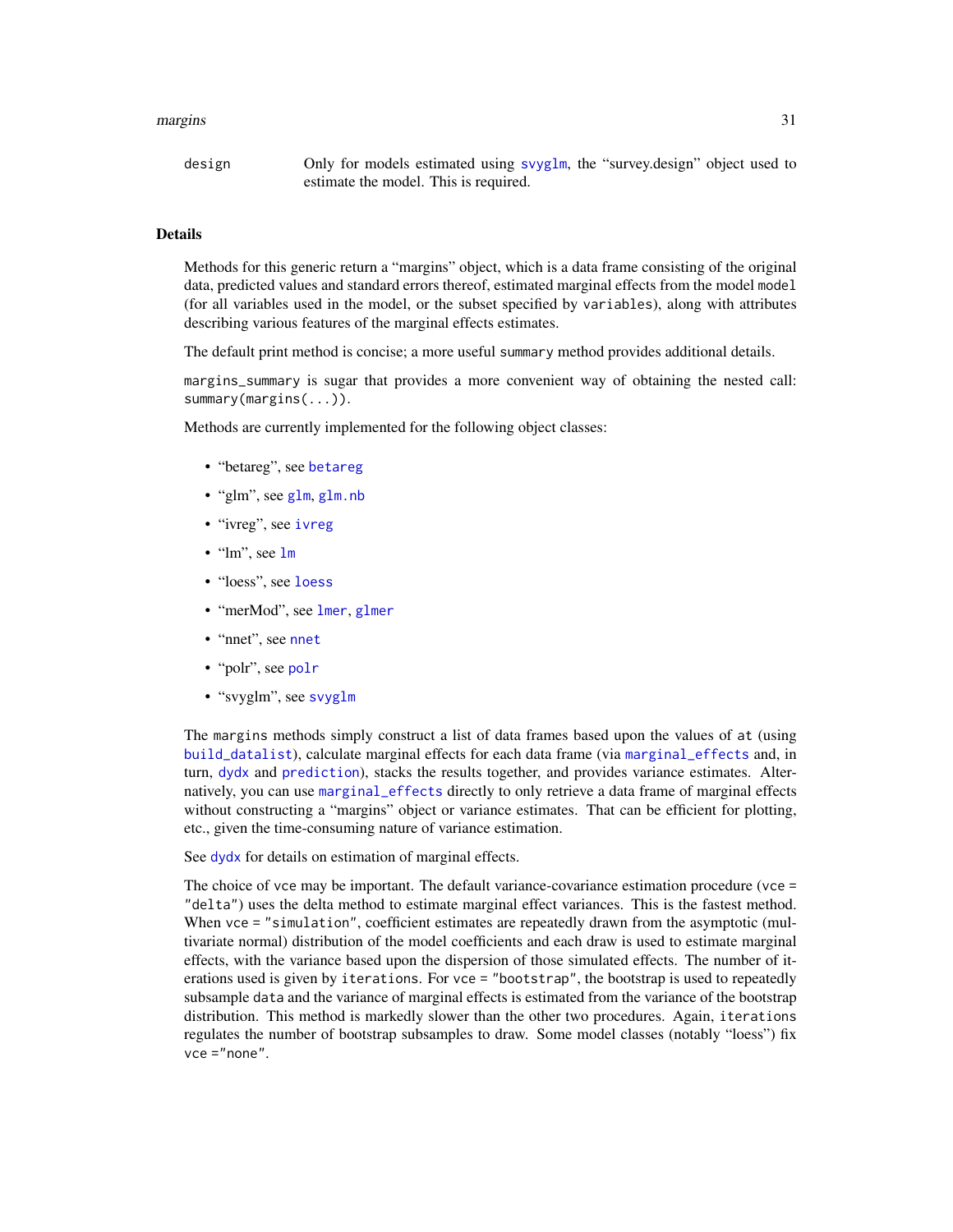A data frame of class "margins" containing the contents of data, predicted values from model for data, the standard errors of the predictions, and any estimated marginal effects. If at = NULL (the default), then the data frame will have a number of rows equal to nrow(data). Otherwise, the number of rows will be a multiple thereof based upon the number of combinations of values specified in at. Columns containing marginal effects are distinguished by their name (prefixed by dydx\_). These columns can be extracted from a "margins" object using, for example, marginal\_effects(margins(model)). Columns prefixed by Var\_ specify the variances of the *average* marginal effects, whereas (optional) columns prefixed by SE\_ contain observation-specific standard errors. A special column, \_at\_number, specifies which at combination a given row corresponds to; the data frame carries an attribute "at" that specifies which combination of values this index represents. The summary.margins() method provides for pretty printing of the results, particularly in cases where at is specified. A variance-covariance matrix for the average marginal effects is returned as an attribute (though behavior when at is non-NULL is unspecified).

#### Author(s)

Thomas J. Leeper

# References

Greene, W.H. 2012. Econometric Analysis, 7th Ed. Boston: Pearson.

Stata manual: margins. Retrieved 2014-12-15 from [https://www.stata.com/manuals13/rmargi](https://www.stata.com/manuals13/rmargins.pdf)ns. [pdf](https://www.stata.com/manuals13/rmargins.pdf).

#### See Also

[marginal\\_effects](#page-20-1), [dydx](#page-11-1), [prediction](#page-0-0)

#### Examples

```
# basic example using linear model
require("datasets")
x \le - \ln(mpg \sim cyl \times hp + wt, data = head(mtcars))margins(x)
# obtain unit-specific standard errors
## Not run:
 margins(x, unit\_ses = TRUE)## End(Not run)
# use of 'variables' argument to estimate only some MEs
summary(margins(x, variables = "hp"))
# use of 'at' argument
## modifying original data values
margins(x, at = list(hp = 150))## AMEs at various data values
margins(x, at = list(hp = c(95, 150), cyl = c(4,6)))
```
# <span id="page-31-0"></span>Value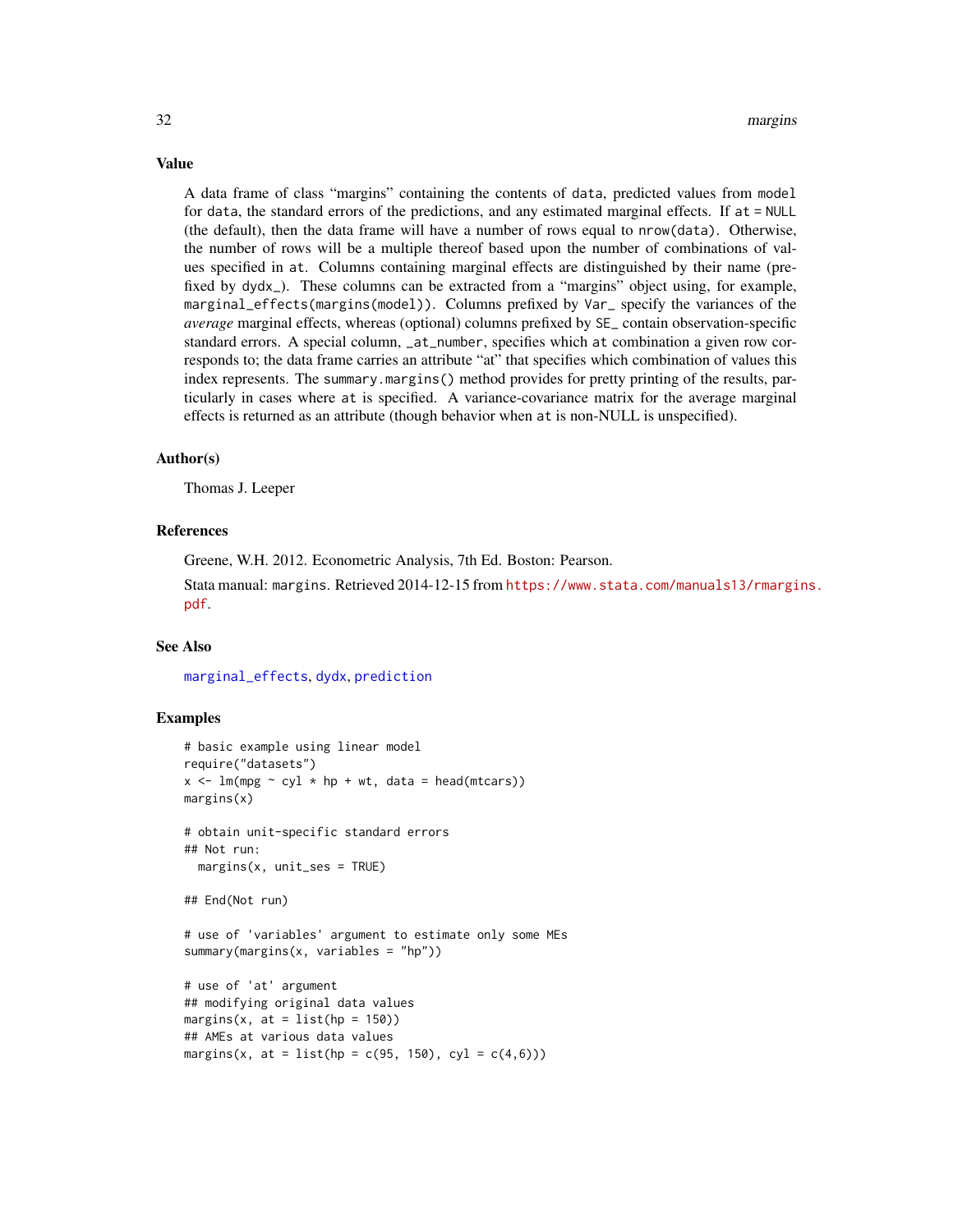#### margins 33

```
# use of 'data' argument to obtain AMEs for a subset of data
margins(x, data = mtcars[mtcars[["cyl"]] == 4,])
margins(x, data = mtcars[mtcars[['cy1'']] = 6, ])# return discrete differences for continuous terms
## passes 'change' through '...' to dydx()
margins(x, change = "sd")# summary() method
summary(margins(x, at = list(hp = c(95, 150))))margins_summary(x, at = list(hp = c(95, 150)))## control row order of summary() output
summary(margins(x, at = list(hp = c(95, 150))), by_factor = FALSE)
# alternative 'vce' estimation
## Not run:
  # bootstrap
  margins(x, vce = "bootstrap", iterations = 100L)
  # simulation (ala Clarify/Zelig)
  margins(x, vce = "simulation", iterations = 100L)## End(Not run)
# specifying a custom `vcov` argument
if (require("sandwich")) {
  x2 <- lm(Sepal.Length ~ Sepal.Width, data = head(iris))
  summary(margins(x2))
  ## heteroskedasticity-consistent covariance matrix
  summary(margins(x2, vcov = vcovHC(x2)))
}
# generalized linear model
x \leq -g \ln(\text{am} \leq \text{hp}, \text{data} = \text{head}(\text{mtcars}), \text{family} = \text{binomial})margins(x, type = "response")margins(x, type = "link")
# multi-category outcome
if (requireNamespace("nnet")) {
  data("iris3", package = "datasets")
  ird <- data.frame(rbind(iris3[,,1], iris3[,,2], iris3[,,3]),
                     species = factor(c(rep("s",50), rep("c", 50), rep("v", 50))))
  m <- nnet::nnet(species \sim ., data = ird, size = 2, rang = 0.1,
                   decay = 5e-4, maxit = 200, trace = FALSE)
  margins(m) # default
  margins(m, category = "v") # explicit category
}
# using margins_summary() for concise grouped operations
list_data <- split(mtcars, mtcars$gear)
list_model \leftarrow \text{lapply} (list_data, function(x) \text{lm} (mpg \sim cyl + wt, data = x))mapply(margins_summary, model = list_mod, data = list_data, SIMPLIFY = FALSE)
```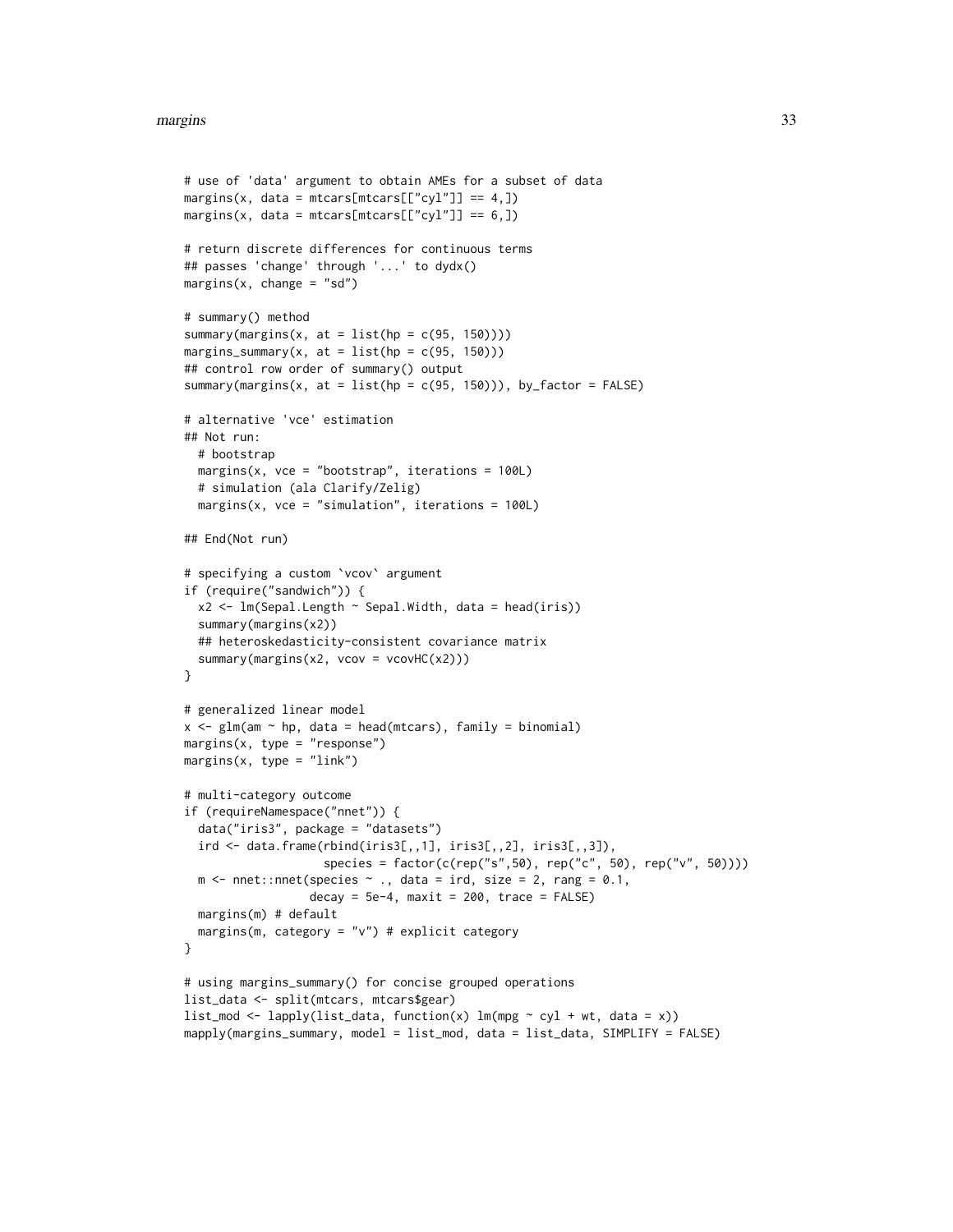<span id="page-33-1"></span><span id="page-33-0"></span>

# Description

An implementation of Stata's 'marginsplot' as an S3 generic function

### Usage

```
## S3 method for class 'margins'
plot(
  x,
 pos = seq_along(marginal_effects(x, with_at = FALSE)),
 which = colnames(marginal_effects(x, with_at = FALSE)),
  labels = gsub("^dydx_", "", which),
 horizontal = FALSE,
  xlab = ",
 ylab = "Average Marginal Effect",
  level = 0.95,pch = 21,
 points.col = "black",
 points.bg = "black",
 \text{las} = 1,
  cex = 1,
  1wd = 2,
 zeroline = TRUE,
 zero.co1 = "gray",...
)
```
#### Arguments

| $\mathsf{x}$ | An object of class "margins", as returned by margins.                                                                                                                                 |
|--------------|---------------------------------------------------------------------------------------------------------------------------------------------------------------------------------------|
| pos          | A numeric vector specifying the x-positions of the estimates (or y-positions, if<br>$horizontal = TRUE$ ).                                                                            |
| which        | A character vector specifying which marginal effect estimate to plot. Default is<br>all.                                                                                              |
| labels       | A character vector specifying the axis labels to use for the marginal effect esti-<br>mates. Default is the variable names from x.                                                    |
| horizontal   | A logical indicating whether to plot the estimates along the x-axis with vertical<br>confidence intervals (the default), or along the y-axis with horizontal confidence<br>intervals. |
| xlab         | A character string specifying the x-axis (or y-axis, if horizontal = $TRUE$ ) label.                                                                                                  |
| ylab         | A character string specifying the y-axis (or x-axis, if horizontal $=$ TRUE) label.                                                                                                   |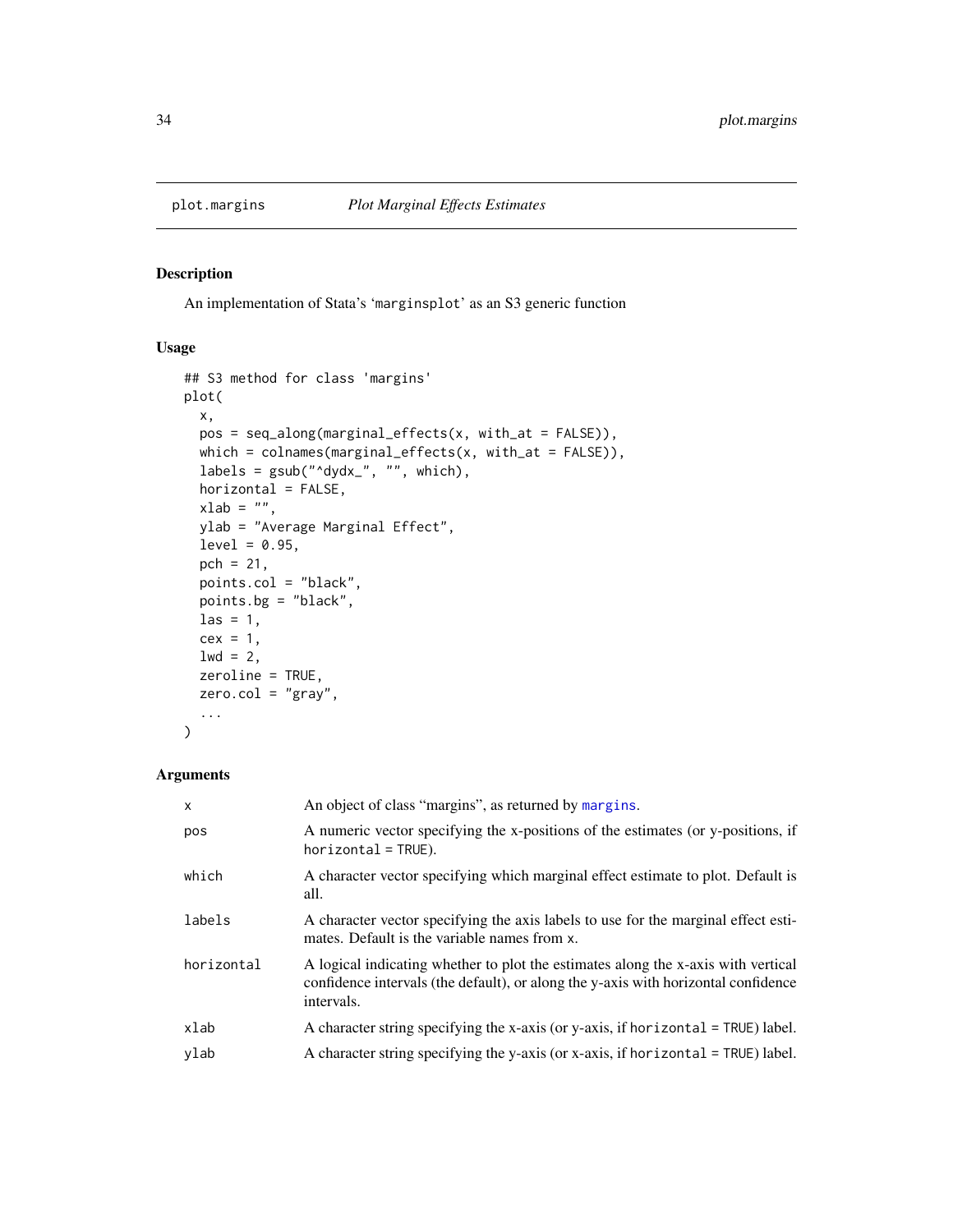# <span id="page-34-0"></span>plot.margins 35

| level      | A numeric value between 0 and 1 indicating the confidence level to use when<br>drawing error bars.                                          |
|------------|---------------------------------------------------------------------------------------------------------------------------------------------|
| pch        | The point symbol to use for plotting marginal effect point estimates. See points<br>for details.                                            |
| points.col | The point color to use for plotting marginal effect point estimates. See points<br>for details.                                             |
| points.bg  | The point color to use for plotting marginal effect point estimates. See points<br>for details.                                             |
| las        | An integer value specifying the orientation of the axis labels. See par for details.                                                        |
| cex        | A numerical value giving the amount by which plotting text and symbols should<br>be magnified relative to the default. See par for details. |
| lwd        | A numerical value giving the width of error bars in points.                                                                                 |
| zeroline   | A logical indicating whether to draw a line indicating zero. Default is TRUE.                                                               |
| zero.col   | A character string indicating a color to use for the zero line if zeroline = TRUE.                                                          |
| $\cdots$   | Additional arguments passed to plot. default, such as title, etc.                                                                           |

# Details

This function is invoked for its side effect: a basic dot plot with error bars displaying marginal effects as generated by [margins](#page-24-1), in the style of Stata's 'marginsplot' command.

# Value

The original "margins" object x, invisibly.

# See Also

[margins](#page-24-1), [persp.lm](#page-15-1)

# Examples

```
## Not run:
  require("datasets")
  x \leq 1m(mpg \sim cy1 \times hp + wt, data = mtcars)
  mar <- margins(x)
  plot(mar)
```
## End(Not run)